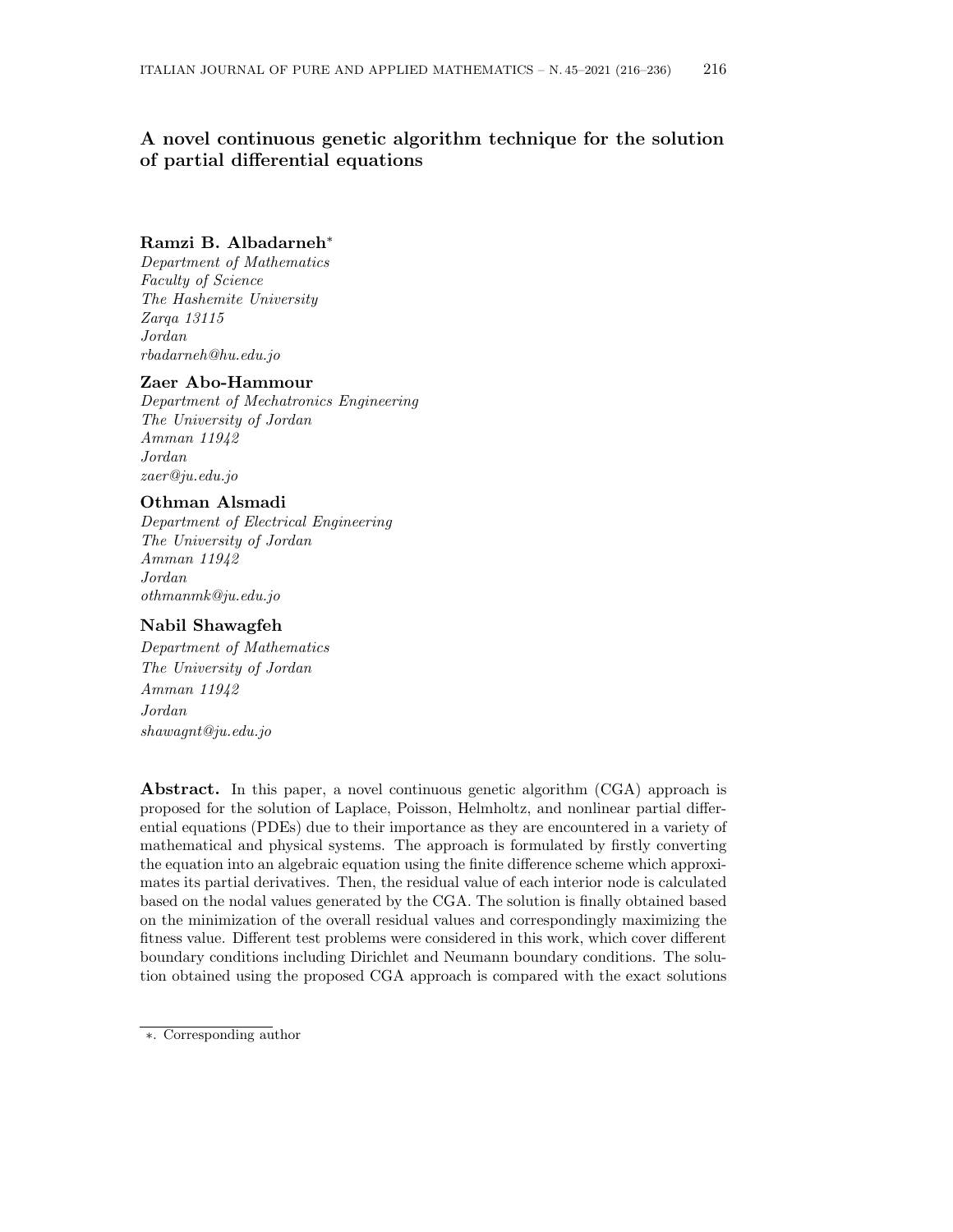along with the finite difference and finite element methods. Numerical results show the strength, potentiality, and superiority of the proposed CGA approach.

Keywords: numerical methods, continuous genetic algorithms, partial differential equations, finite elements method, finite difference method.

### 1. Introduction

The exact solutions of PDEs are usually unavailable as reported by Morton et al. and others [28, 41]. Therefore, numerical approximated solutions of these equations are usually considered. In the modeling of natural phenomena, a crucial role is played by the study of PDEs of elliptic type as they arise in every field of science. Consequently, the desire to obtain accurate solutions of these equations has always a prominent place in the efforts of different scientists [44]. Due to their importance in science and engineering, PDEs are studied extensively by specialists and practitioners [48]. Numerical differentiation, on the other hand, plays an important role in solving ordinary differential equations (ODEs) and PDEs, which have been developed to derive useful difference formulas for numerical derivatives. Most techniques of numerical differentiation are classified into the following types [31]: finite difference type[16, 17, 34, 43], polynomial interpolation type [16, 17, 19, 20, 22, 30, 36, 38], [43, 45], operator type [47], lozenge diagrams [21], and undetermined coefficients [21, 8]. For a brief and interesting survey, the interested reader may consult [31]. In this paper, we will consider the solution of Laplace, Poisson, Helmholtz, and nonlinear PDEs. The Laplace and Poisson's equations have been considered by many scientists as it arises in a variety of mathematical and physical systems, ranging through fluid mechanics, heat conduction, electromagnetism, potential theory, solid mechanics, geometry, probability, number theory, etc. [27, 29, 33, 39, 49]. In the study of physical problems involving PDEs in both space and time, Helmholtz equation plays an important role as well. The equation arises when one is looking for mono-frequency or time-harmonic solutions to the wave equation [18]. Because of its relationship to the wave equation, the Helmholtz equation becomes important in the study of electromagnetic radiation, seismology, and acoustics [26, 50]. Despite the apparent simplicity of the underlying differential relations, nonlinear PDEs govern a great deal of complex phenomena of motion, reaction, diffusion, equilibrium, conservation, and more. In recent years, a variety of effective methods have been proposed for the solution of nonlinear PDEs as seen in the reaction-diffusion equations [51], lattice differential equations [15], and the heat equation [52]. Genetic algorithms (GAs) have also been applied to solve problems in computer science, computational physics, molecular chemistry, statistics and applied probability. Recently, they were applied for model order reduction [14], ARMA modeling [5], and system identification [4]. In 2002, Abo-Hammour developed continuous genetic algorithms (CGAs) as an efficient method for the solution of optimization problems [8]. This development has opened the doors for wide applications of the algorithm in the field of engineer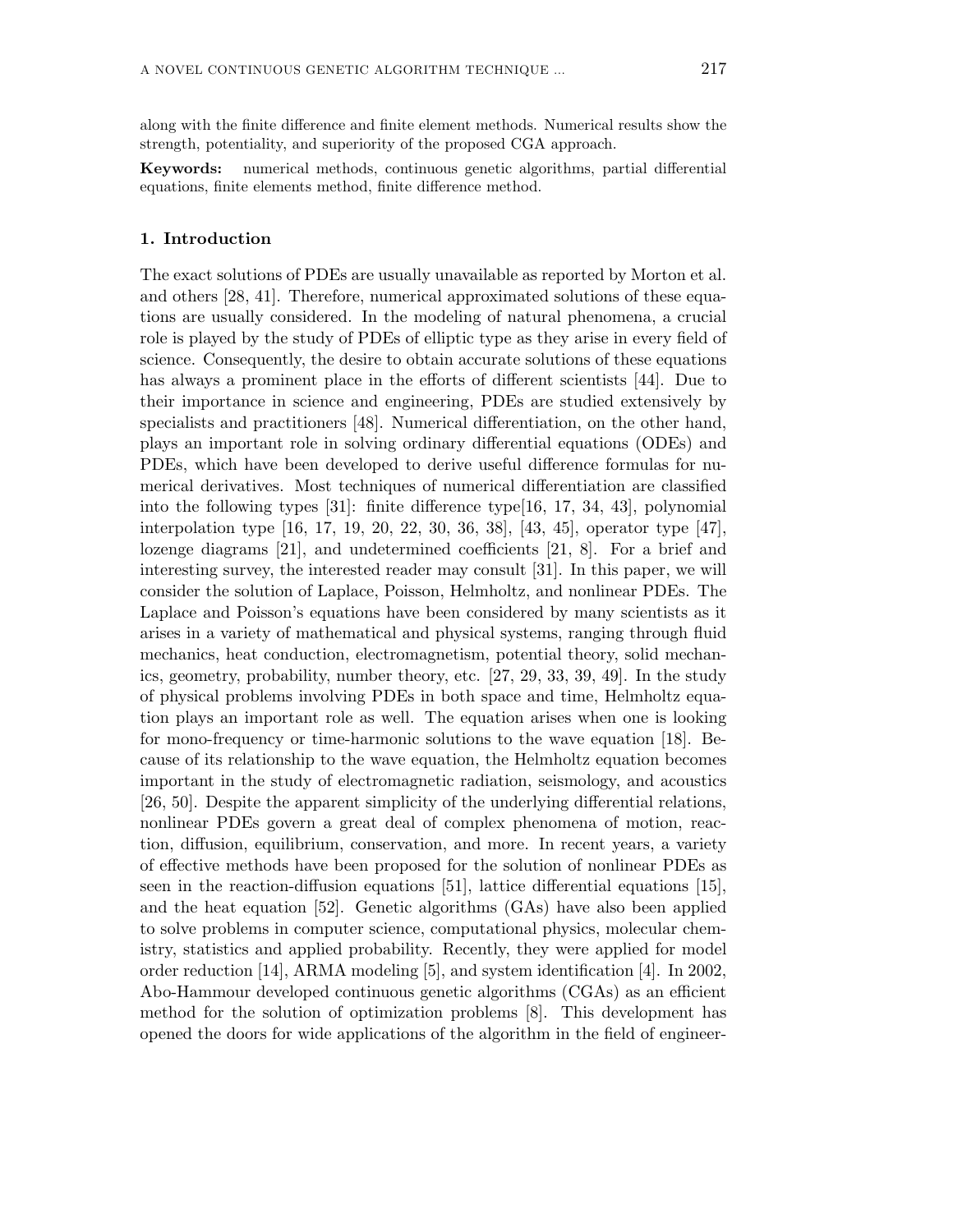ing and mathematics. The CGAs have been successfully applied in the solution of optimal control problems [6], collision-free Cartesian planning of robot manipulators [7], singular two-point boundary value problems [3], higher-order initial value problems [2], and nonlinear boundary value problems [1].

# 2. Problem formulation

A first-order partial differential equation with  $n$  independent variables has the general form

(1) 
$$
F(x_1, x_2, \cdots, x_n, u_{x_1}, u_{x_2}, \cdots, u_{x_n}) = 0,
$$

where  $u(x_1, x_2, \dots, x_n)$  is the unknown function and F (...) is a given function.

A second-order nonlinear partial differential equation with two independent variables has the form

(2) 
$$
F(x, y, u, u_x, u_y, u_{xx}, u_{xy}, u_{yy}) = 0.
$$

The classification of Equation (2) depends on the discriminate  $\sigma = b^2 - ac$ , where

$$
a = \frac{\partial F}{\partial p}, b = \frac{1}{2} \frac{\partial F}{\partial q}, c = \frac{\partial F}{\partial r}, p = u_{xx}, q = u_{xy}, \text{ and } r = u_{yy}.
$$

Thus, the classification is made such that  $\sigma > 0$  is hyperbolic,  $\sigma = 0$  is parabolic, and  $\sigma < 0$  is elliptic [42].

In this paper, we will consider the linear PDEs, which involve Laplace equation, Poisson equation, and Helmholtz equation, and different types of nonlinear equations given as following:

Linear equations:

Laplace equation:

$$
(3) \t\t \nabla^2 u(x, y) = 0.
$$

Poisson equation:

(4) 
$$
\nabla^2 u(x, y) = h(x, y).
$$

Helmholtz equation:

(5) 
$$
\nabla^2 u(x, y) + g(x, y)u(x, y) = h(x, y),
$$

For a general Nonlinear form, the equation may look like

(6) 
$$
(u^{n_0} + a_0)\nabla^2 u = a_1(x, y)u^{n_1} + a_2(x, y)u^{n_2} + a_3(x, y)u^{n_3} + a_4(x, y),
$$

where  $a_0, n_i$  are real number for  $i = 0, 1, 2, 3, a_i(x, y)$  are functions of x and y for  $i = 1, 2, 3, 4$ .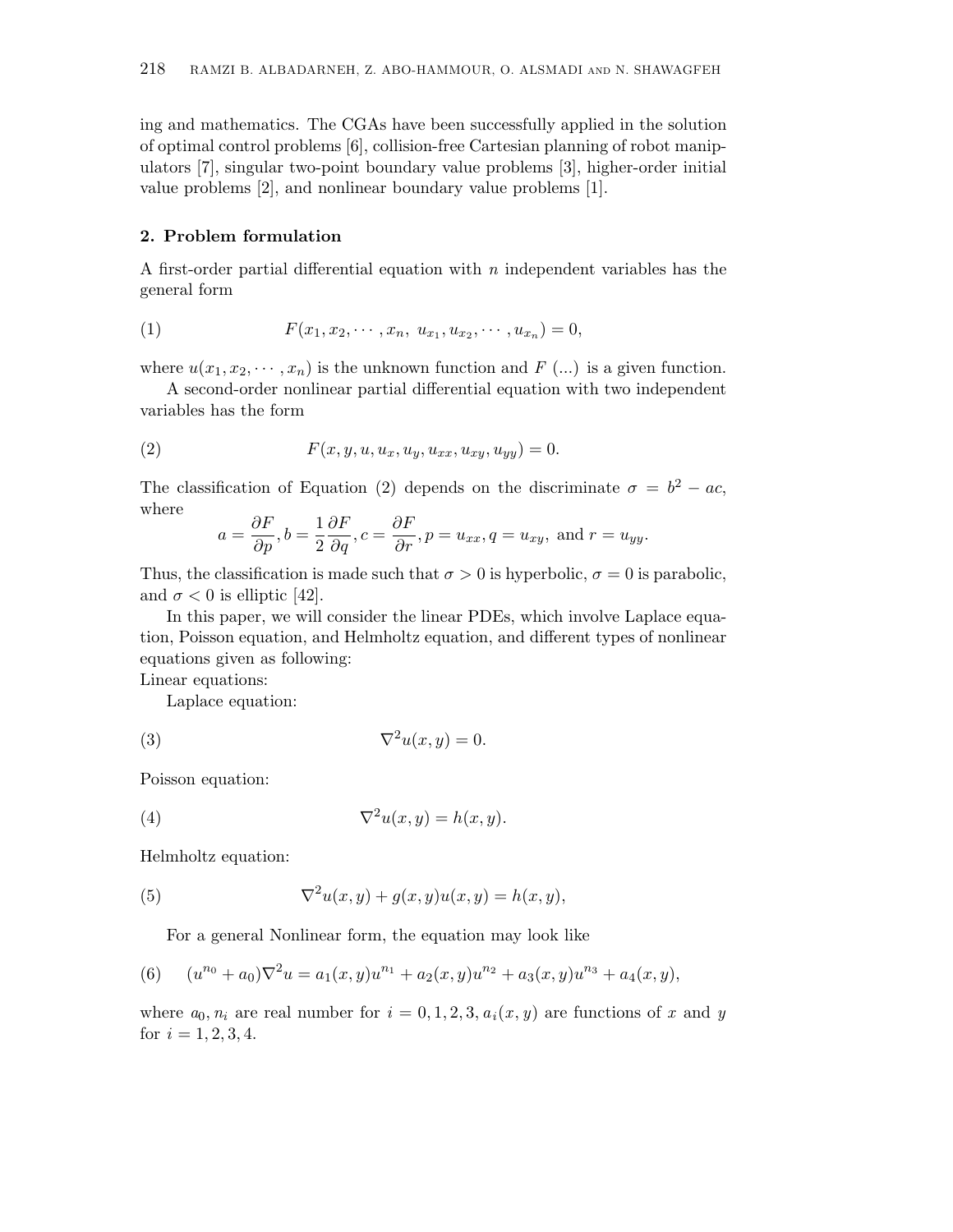Since the exact solution for many partial differential equations usually does not exist, numerical methods for solving such equations are suggested. The most widely known numerical methods used for such purpose are the finite difference methods (FDMs) [9, 10] and finite element methods (FEMs).

The proposed genetic algorithm approach, for numerically approximating the solution, requires a mapping of the individual residual,  $R$ , into a fitness function,  $F$ , in order to convert the minimization problem of  $R$  into a maximization problem of F. For the Laplace equation, in order to find the fitness function, the finite difference formulas are applied to Equation (3) as following

(7) 
$$
\frac{u_{i-1,j} - 2u_{i,j} + u_{i+1,j}}{h^2} + \frac{u_{i,j-1} - 2u_{i,j} + u_{i,j+1}}{k^2} = 0,
$$

where  $u_{i,j} = u(x_i, y_j)$ , h is the step size of the nodes x and k is the step size of the nodes y. Similarly, for the Poisson equation, the following is obtained

(8) 
$$
\frac{u_{i-1,j} - 2u_{i,j} + u_{i+1,j}}{h^2} + \frac{u_{i,j-1} - 2u_{i,j} + u_{i,j+1}}{k^2} = h_{i,j},
$$

where  $h_{i,j} = h(x_i, y_j)$ . Also, for the Helmholtz equation, the following is obtained

(9) 
$$
\frac{u_{i-1,j} - 2u_{i,j} + u_{i+1,j}}{h^2} + \frac{u_{i,j-1} - 2u_{i,j} + u_{i,j+1}}{k^2} + g_{i,j}u_{i,j} = h_{i,j},
$$

where  $g_{i,j} = g(x_i, y_j)$ . For the general nonlinear form, the fitness function can be obtained based on the observation that Equation (6) implies that

(10) 
$$
u_{i,j} = f(x_i, y_i, u_{i-1,j}, u_{i+1,j}, u_{i,j-1}, u_{i,j+1}),
$$

where

$$
f(x_i, y_i, u_{i-1,j}, u_{i+1,j}, u_{i,j-1}, u_{i,j+1})
$$
  
(11) 
$$
= \left(\frac{h^2 k^2}{2h^2 + 2k^2 - h^2 k^2 g_{i,j}}\right) \left(\frac{u_{i-1,j} + u_{i+1,j}}{h^2} + \frac{u_{i-1,j} + u_{i+1,j}}{k^2} - h_{i,j}\right).
$$

Then, the residual at each interior node is

(12) 
$$
r_{i,j} = u_{i,j} - f(x_i, y_i, u_{i-1,j}, u_{i+1,j}, u_{i,j-1}, u_{i,j+1}).
$$

Hence, the residual of the nonlinear equation in (6) is given by

$$
r_{i,j} = u_{i,j} \left(\frac{2}{h^2} + \frac{2}{k^2}\right) (u_{i,j}^{n_0} + a_0) + u_{i,j}^2 a_1(i,j) u_{i,j}^{n_1} + a_2(i,j) u_{i,j}^{n_2} +
$$
  
(13) 
$$
a_3(i,j) u_{i,j}^{n_3} + a_4(i,j) - (u_{i,j}^{n_0} + a_0) \left(\frac{u_{i-1,j} + u_{i+1,j}}{h^2} + \frac{u_{i-1,j} + u_{i+1,j}}{k^2}\right).
$$

As a result, the overall residual at each parent can be written as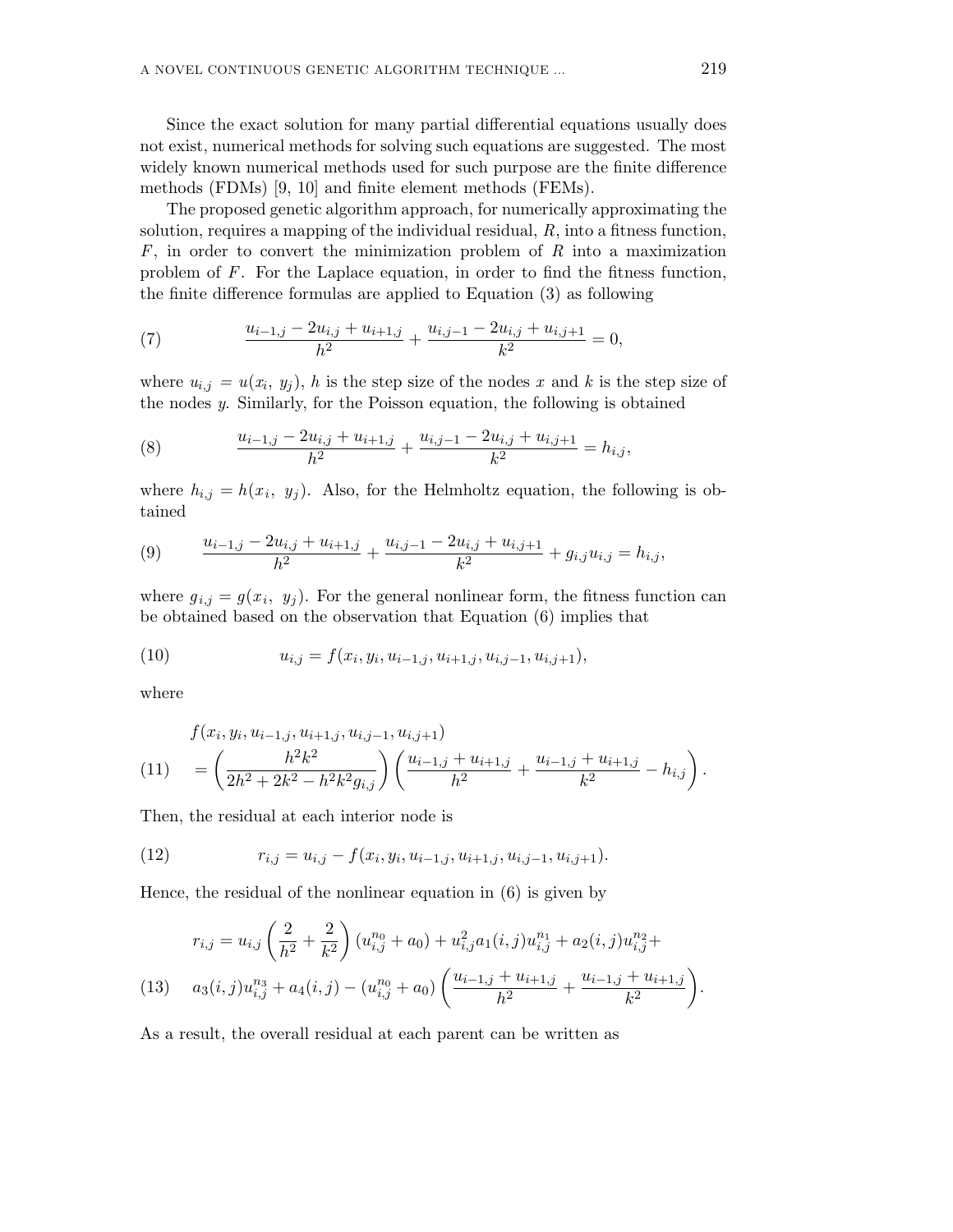(14) 
$$
R = \left(\sum_{i=1}^{M_x} \sum_{j=1}^{M_y} r_{i,j}^2\right)^{0.5}.
$$

Thus, the suitable fitness function can then be given as

$$
(15) \t\t\t F = \frac{1}{1+R}.
$$

#### 3. Continuous genetic algorithm (CGA)

The main operators of CGA [23] have smooth characteristics and avoid sharp jumps in the parameter values. First, the random initialization using continuous surfaces reduce the possibility of highly oscillating values in the neighboring parameters. Second, the crossover operator(s) using continuous surfaces result in smooth transition in the parameter values. Third, the mutation process changes the value of the parameter in smooth transition in the parameter values. In summary, traditional GA type results in a step-function-like jump in the parameter values while CGA results in smooth transitions, for more details see [8].

The advantages of CGA over conventional GA when it is applied to problems with many parameters [8] are seen as following:

- 1. In traditional GA, the actual range of the nodal values should lie within the expected range during the evolution process; otherwise we will not be able to reach to the optimal solution. This is because the encoding/decoding processes in conventional GA require the range of values within which the solution should lie. To overcome this problem, we provide a wide range for the solution values. In CGA, we initialize the population to lie within some initial guesses and the GA will use the overall residual values throughout the evolution process.
- 2. There are no encoding/decoding processes in CGA. This means that the execution time of an optimization problem will be smaller in this case if both GA versions converge in approximately the same number of generations.
- 3. The memory requirements of traditional GA are higher than that of the CGA because the former uses genotype representation of the population individuals while the later utilizes only the phenotype data. This makes CGA more appropriate to problems of larger number of parameters.

The continuous genetic algorithm proposed in this work (which is generalization of [8]) consists of the following steps: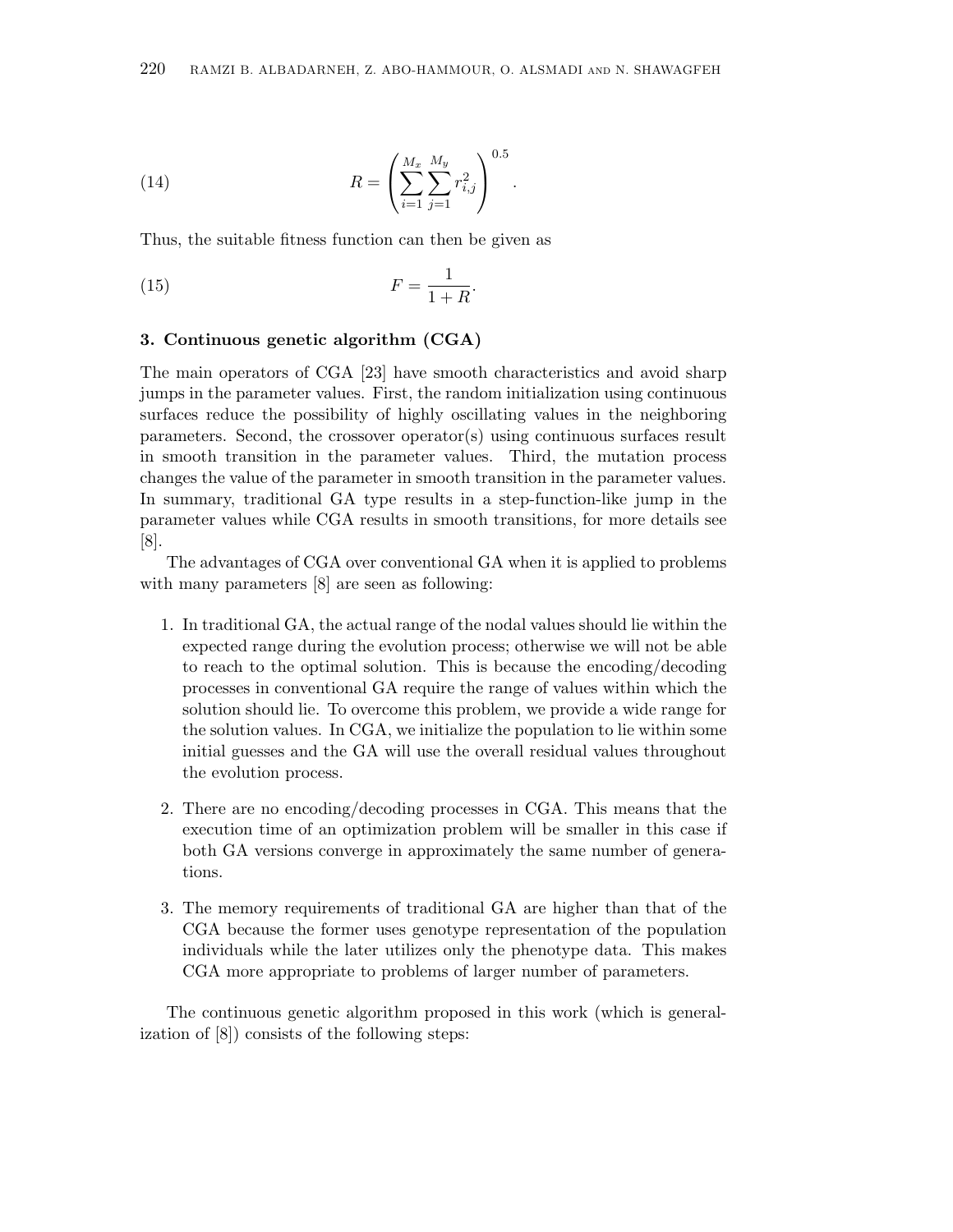1. Initialization: The initial population is divided into four equal segments; each of them is generated using a different set of smooth functions to generate various initial populations. The first part of the initial population is generated using linear combination of one-dimensional Gaussian functions with respect to x and of one-dimensional Gaussian functions with respect to y, the second segment of the initial population, is generated using linear combination of onedimensional tangent hyperbolic functions with respect to x and one-dimensional tangent hyperbolic functions with respect to y, the third part is generated using cosine function while the fourth one is sine function. The four functions are given as following

(16) 
$$
g_1(x_i, y_j) = \frac{i}{i+j} \left[ a_1(x_i) + (b_1(x_i) - a_1(x_i)) \frac{j-1}{M_y} + c \exp\left(\frac{-(j-\mu_x)^2}{2\sigma_x^2}\right) \right] + \frac{j}{i+j} \left[ a_2(y_j) + (b_2(y_j) - a_2(y_j)) \frac{j-1}{M_x} + c \exp\left(\frac{-(i-\mu_y)^2}{2\sigma_y^2}\right) \right],
$$

$$
g_2(x_i, y_j) = \frac{i}{i+j} \left[ a_1(x_i) + 0.5(b_1(x_i) - a_1(x_i)) \left( 1 + \tanh\left(\frac{j^d - \mu_x}{\sigma_x}\right) \right) \right]
$$
  
(17) 
$$
+ \frac{j}{i+j} \left[ a_2(y_j) + 0.5(b_2(y_j) - a_2(y_j)) \left( 1 + \tanh\left(\frac{i^d - \mu_y}{\sigma_y}\right) \right) \right],
$$

(18) 
$$
g_3(x_i, y_j) = a_1(x_i) + (b_1(x_i) - a_1(x_i))
$$

$$
\cdot \left[ 1 - \cos \left( \pi d_1 + \frac{\pi}{4} \left( c_1 \tanh \left( \frac{2d \times j - \mu_x}{\sigma_x} \right) + 1 \right) \right) \right]
$$

$$
+ b_2(y_j) - (b_2(y_j) - a_2(y_j))
$$

$$
\cdot \left[ 1 - \cos \left( \pi d_1 + \frac{\pi}{4} \left( c_1 \tanh \left( \frac{2d \times i - \mu_y}{\sigma_y} \right) + 1 \right) \right) \right],
$$

$$
g_4(x_i, y_j) = a_1(x_i) + (b_1(x_i) - a_1(x_i))
$$
  
\n
$$
\sin\left(\pi d\left(\tanh\left(\frac{2d_2 \times j - \mu_x}{\sigma_x}\right) + 1\right)\right)
$$
  
\n
$$
+ a_2(y_j) - (b_2(y_j) - a_2(y_j))\sin\left(\pi d\left(\tanh\left(\frac{2d_2 \times i - \mu_y}{\sigma_y}\right) + 1\right)\right),
$$

where  $1 \leq i \leq M_{x+1}, 1 \leq j \leq M_{y+1}, M_x, M_y$  are the number of nodes of x and y respectively, c is a random number in the range  $[-0.5, 1]$ , d is a random number in the range  $[0.3, 0.8], d_1$  is a random number in the range  $[0.05, 0.06],$  $d_2$  is a random number in the range  $[0, 1], c_1$  is a random number in the range [0.3, 1.8],  $a_1(x_i)$ ,  $a_2(y_j)$ ,  $b_1(x_i)$ ,  $b_2(y_j)$  represent the boundary values,  $\mu_x$  is a random number in the range  $[M_x/4, M_y/4], \sigma_x$  is random number in the range [1,  $M_x/3$ ],  $\mu_y$  is a random number in the range [ $M_y/4$ ,  $3M_y/4$ ],  $\sigma_y$  is random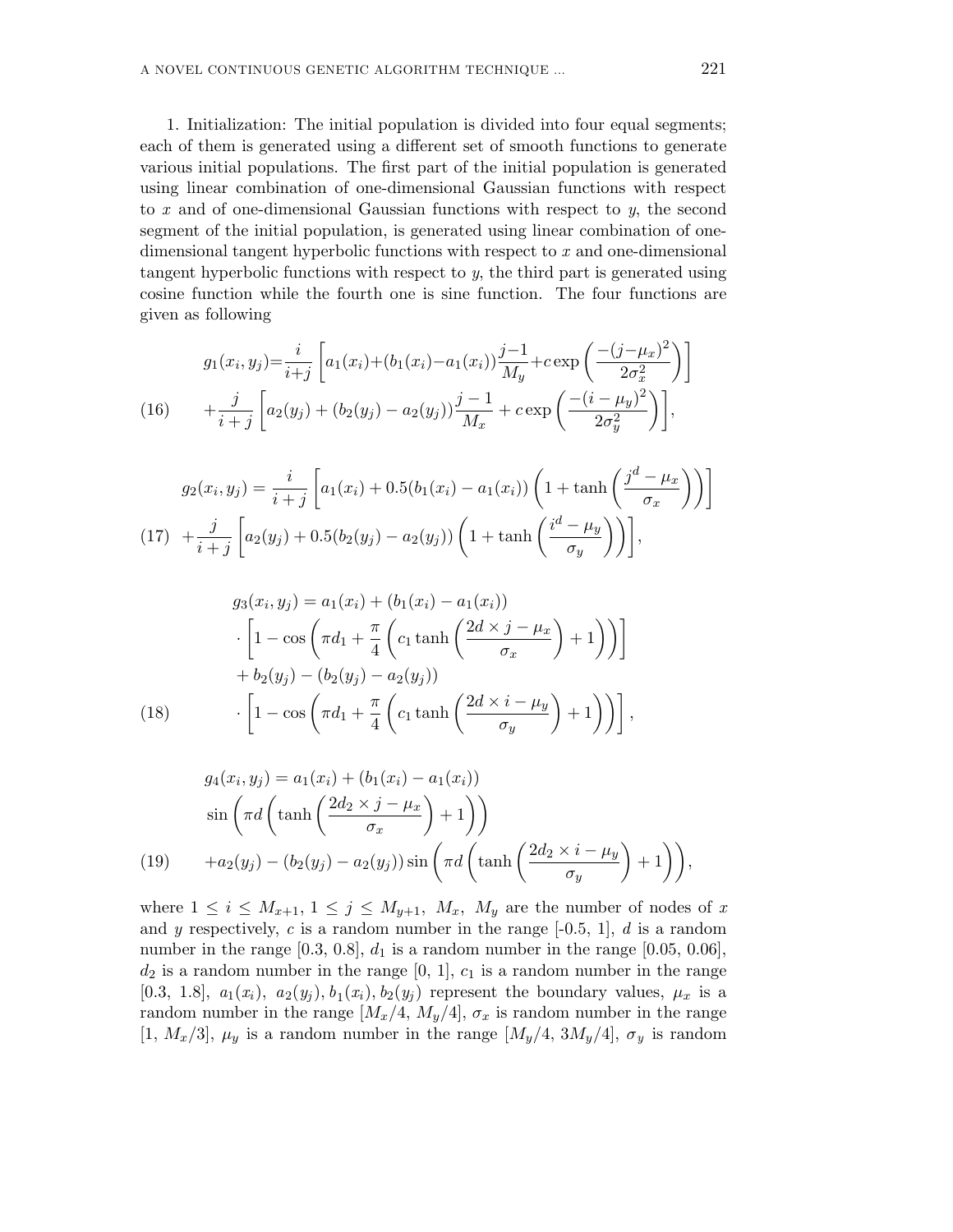number in the range [1,  $M_y/3$ ]. It is to be noted that  $\mu_x$  and  $\mu_y$  specify the center of the function while  $\sigma_x$  and  $\sigma_y$ specify the degree of dispersion of the curve.

The upper function,  $q(x, y)$ , is then rescaled within the range [*Pmin, Pmax*], where *Pmin*, *Pmax* represents the expected minimum and maximum initial nodal values.

The above functions are not suitable if all boundary values are equal, instead of that functions we can use suitable linear combination of  $g_6(x, y)$  and  $g_7(x, y)$ y) or we can use suitable linear combination of  $g_8(x, y)$  and  $g_9(x, y)$  where  $g_6(x, y), ..., g_9(x, y)$  are

(20) 
$$
g_6(x_i, y_j) = a + d \left[ 1 - \cos \left( c \pi + \frac{c c \pi (j-1)}{M_y + 1} \right) \right],
$$

(21) 
$$
g_7(x_i, y_j) = a + d \left[ 1 - \cos \left( c \pi + \frac{c c \pi (i-1)}{M_x + 1} \right) \right],
$$

(22) 
$$
g_8(x_i, y_j) = a + d \sin \left( \frac{c c \pi (j-1)}{M_y+1} \right),
$$

(23) 
$$
g_9(x_i, y_j) = a + d \sin \left( \frac{c c \pi (i-1)}{M_x + 1} \right),
$$

where  $1 \leq i \leq M_x + 1, 1 \leq j \leq M_y + 1, M_x, M_y$  are the number of nodes of x and y respectively a is the boundary value,  $d$  is a random number in the range  $[-2, 2]$ , c and cc are random numbers in the range  $[1.9, 2.1]$ . Note that we can rotate the above functions to reproduce new functions which give us more variety of functions. For illustration, Figure 1 shows the initialization at some given boundary conditions.

2. Evaluation: The fitness is calculated for each individual in the population.

3. Selection: We select Individuals from the current population according to their relative fitness, in order to receive more suitable copies.

4. Crossover: The way through which information is shared among the population. The crossover process combines the features of two parent individuals, i.e.,  $P_1$  and  $P_2$ , to form two children individuals, say  $C_1$  and  $C_2$  as given by the equations:

(24) 
$$
C_1(x_i, y_j) = W(x_i, y_j)P_1(x_i, y_j) + (1 - W(x_i, y_j))P_2(x_i, y_j),
$$

(25) 
$$
C_2(x_i, y_j) = (1 - W(x_i, y_j))P_1(x_i, y_j) + W(x_i, y_j)P_2(x_i, y_j),
$$

where W represents the mixing function in the range  $[0, 1]$ . Some types of weight functions were tested in this work are given by the equations: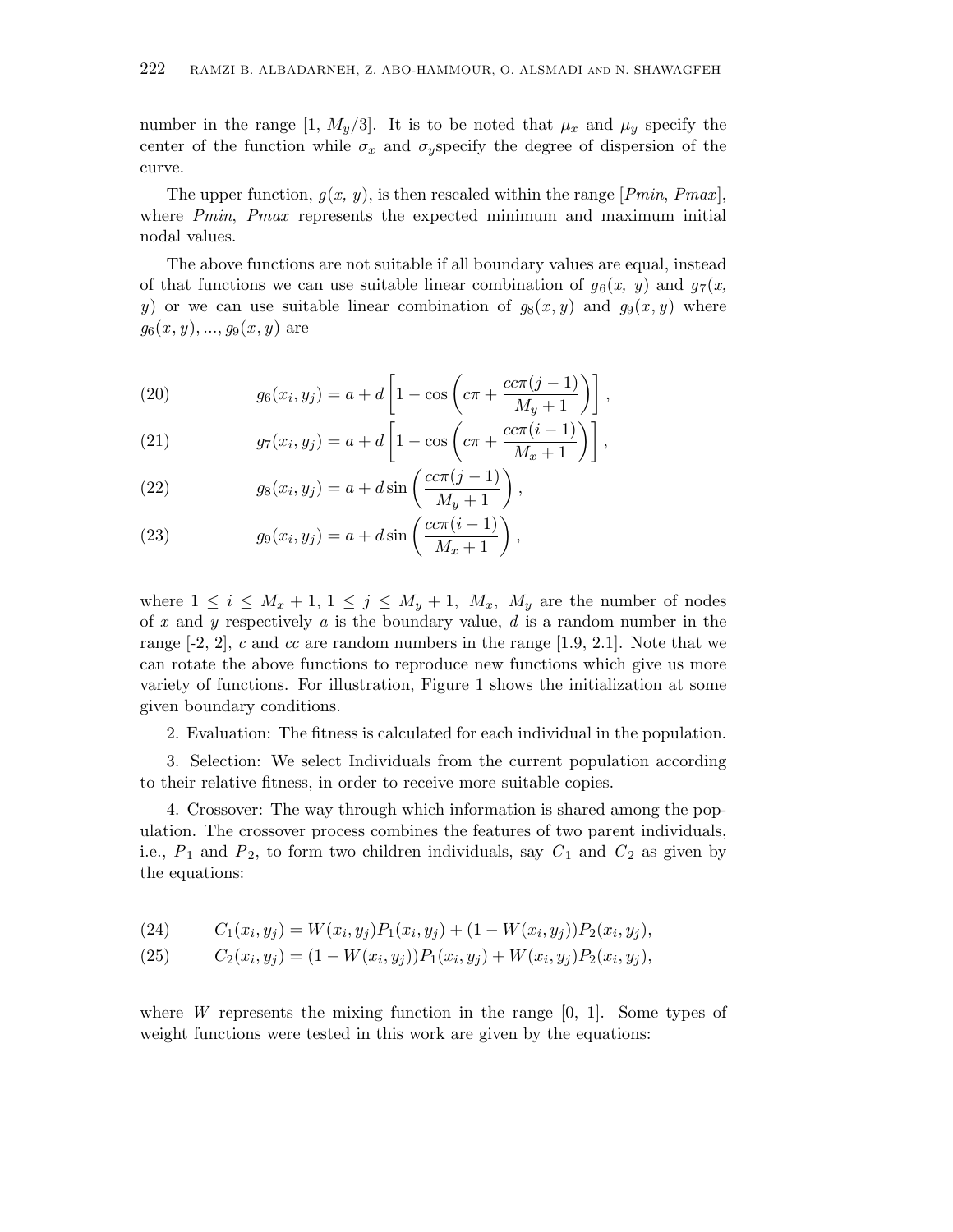

Figure 1: Two-dimensional initialization functions.



Figure 2: Two-dimensional crossover weighting functions.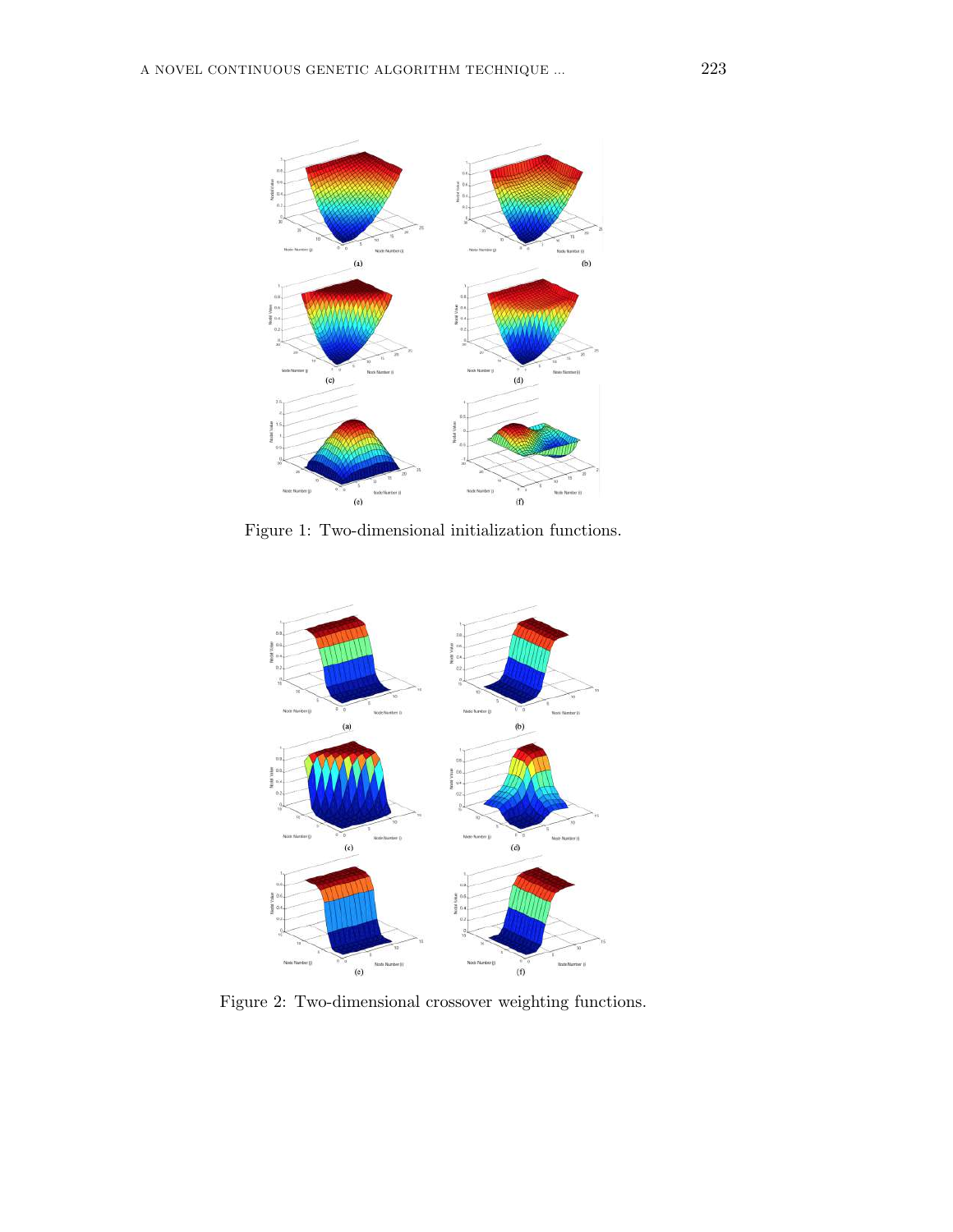(26) 
$$
W_1(x_i, y_j) = \frac{1}{2} \left[ 1 + \tanh\left(\frac{i - \mu_x}{\sigma_x}\right) \right],
$$
  
(27) 
$$
W_2(x_i, y_j) = \frac{1}{2} \left[ 1 + \tanh\left(\frac{j - \mu_y}{\sigma_y}\right) \right],
$$

(27) 
$$
W_2(x_i, y_j) = \frac{1}{2} \left[ 1 + \tanh\left(\frac{j - \mu_y}{\sigma_y}\right) \right],
$$
  
(28) 
$$
W(x_i, y_j) = \frac{1}{2} \left[ 1 + \tanh\left(\frac{i - \mu_x}{\sigma_y}\right) \right].
$$

(28) 
$$
W_3(x_i, y_j) = \frac{1}{2} \left[ 1 + \tanh\left(\frac{i - \mu_x}{\sigma_x} + \frac{j - \mu_y}{\sigma_y}\right) \right],
$$

(29) 
$$
W_4(x_i, y_j) = (1+i)\frac{w_1(x, y)}{i+j+2} + (1+j)\frac{w_2(x, y)}{i+j+2},
$$

(30) 
$$
W_5(x_i, y_j) = 1 - \cos\left(\frac{\pi}{2}\tanh\left(\frac{i - \mu_x}{\sigma_x}\right)\right),
$$

(31) 
$$
W_6(x_i, y_j) = 1 - \cos\left(\frac{\pi}{2}\tanh\left(\frac{j - \mu_y}{\sigma_y}\right)\right),
$$

(32) 
$$
W_7(x_i, y_j) = 1 - \cos\left(\frac{\pi}{4} \left[ \tanh\left(\frac{i - \mu_x}{\sigma_x} + \frac{j - \mu_y}{\sigma_y}\right) + 1\right] \right),
$$

(33) 
$$
W_8(x_i, y_j) = (1+i)\frac{w_5(x, y)}{i+j+2} + (1+j)\frac{w_6(x, y)}{i+j+2},
$$

(34) 
$$
W_9(x_i, y_j) = \sin\left(\frac{\pi}{2}\tanh\left(\frac{i-\mu_x}{\sigma_x}\right)\right),\,
$$

(35) 
$$
W_{10}(x_i, y_j) = \sin\left(\frac{\pi}{2}\tanh\left(\frac{j-\mu_y}{\sigma_y}\right)\right),
$$

(36) 
$$
W_{11}(x_i, y_j) = \sin\left(\frac{\pi}{4}\left[\tanh\left(\frac{i-\mu_x}{\sigma_x} + \frac{j-\mu_y}{\sigma_y}\right) + 1\right]\right),
$$

(37) 
$$
W_{12}(x_i, y_j) = (1+i)\frac{w_9(x_i, y_j)}{i+j+2} + (1+j)\frac{w_{10}(x_i, y_j)}{i+j+2},
$$

where  $1 \leq i \leq M_x + 1, 1 \leq j \leq M_y + 1, M_x, M_y$  are the number of nodes of x and y respectively,  $\sigma_x$  and  $\sigma_y$  are chosen such that the tangent hyperbolic function achieves it's complete transition from -1 to 1 within the given ranges of both x and y,  $\mu_x$  is a random number in the range  $[M_x/3, 2M_x/3], \mu_y$  is a random number in the range  $[M_y/3, 2M_y/3], \sigma_x$  is random number in the range [1,  $M_x/4$ ],  $\sigma_y$  is random number in the range [1,  $M_x/4$ ]. Figures 2 and [3] show some weighted functions and Figure 4 shows the crossover process between two random parents.

5. Mutation: The function of mutation is to make diversity within the population. The mutation process in CGA is governed by the following formulas:

(38) 
$$
C_m(x_i, y_j) = C(x_i, y_j) + d \times M(x_i, y_j),
$$

where  $C(x_i, y_j)$  represents the child produced through the crossover process,  $C_m(x, y)$  is the mutated child and  $M(x_i, y_j)$  is the mutation function, d represents a random number within the range  $[-R_{ave},R_{ave}]$ ,  $R_{ave}$  is average overall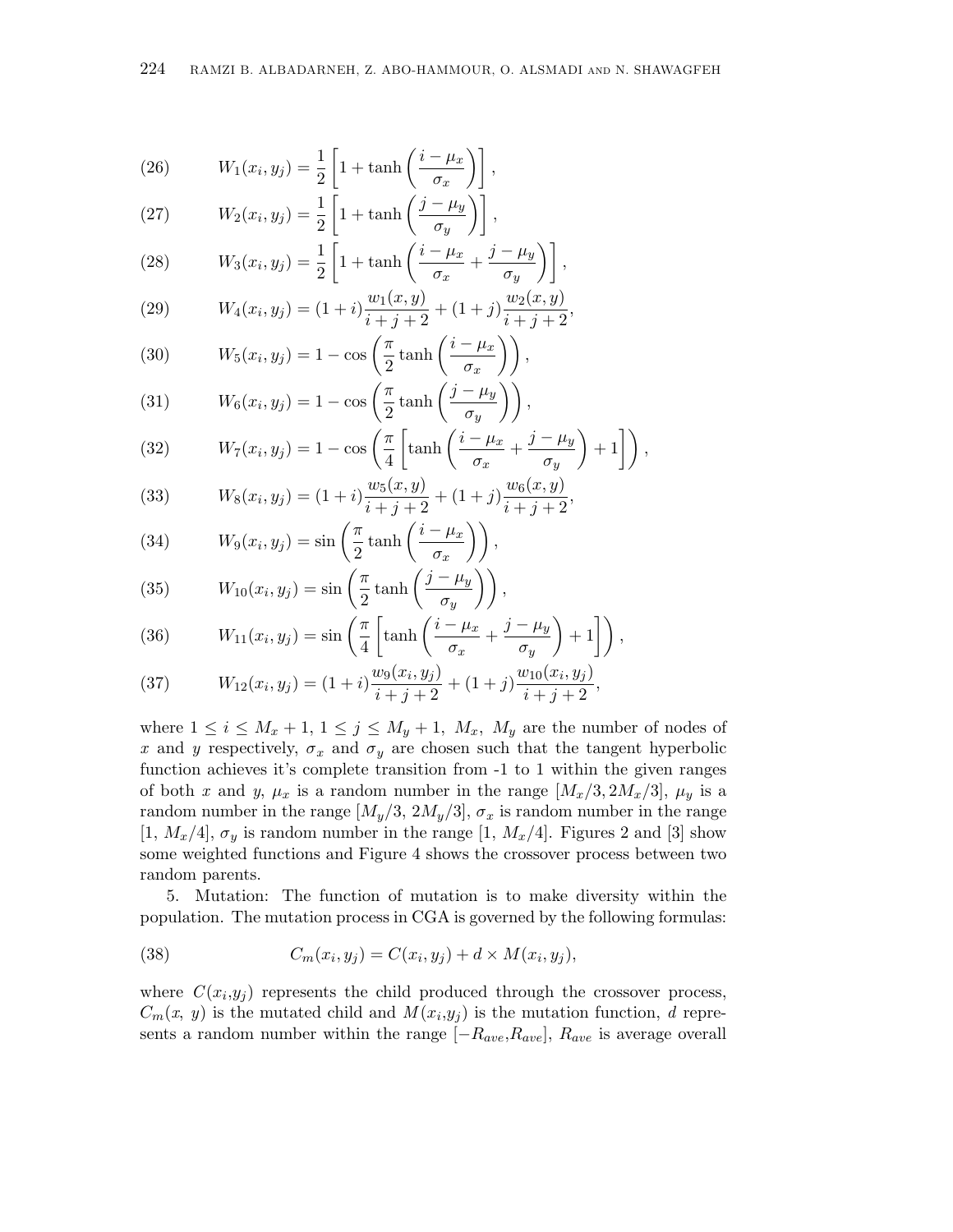

Figure 3: Two-dimensional crossover weighting functions.

residue of the population. The mutation functions are  $M_1(x_i, y_j)$ , linear combination of  $M_2$  and  $M_3$  or linear combination of  $M_4$  and  $M_5$  were  $M_1$ ,  $M_2$ ,  $M_3$ ,  $M_4$  and  $M_5$  are

(39) 
$$
M_1(x_i, y_j) = \exp\left(-\frac{(i - \mu_x)^2}{2\sigma_x^2} - \frac{(j - \mu_y)^2}{2\sigma_y^2}\right),
$$

(40) 
$$
M_2(x_i, y_j) = d\left(1 - \cos\left(\frac{(i-1)c\pi}{N-1}\right)\right),
$$

(41) 
$$
M_3(x_i, y_j) = d\left(1 - \cos\left(\frac{(j-1)c\pi}{N-1}\right)\right),
$$

(42) 
$$
M_4(x_i, y_j) = d \sin \left( \frac{(j-1)c\pi}{N-1} \right),
$$

(43) 
$$
M_5(x_i, y_j) = d \sin \left( \frac{(i-1)c\pi}{N-1} \right),
$$

where  $1 \leq i \leq M_x + 1, 1 \leq j \leq M_y + 1, M_x, M_y$  are the number of nodes of x and y respectively,  $\mu_x$  is a random number in the range  $[M_x/3, 2M_x/3], y$ is a random number in the range  $[M_y/3, 2M_y/3], \sigma_x$  is random number in the range [1,  $M_x/4$ ],  $\sigma_y$  is random number in the range [1,  $M_x/4$ ], d is a random number in the range  $[-2, 2]$ , and c is a random number in the range  $[1.9, 2.1]$ . In mutation process, each individual child undergoes mutation with probability Pmi. However, for each child that should undergo mutation process, individual curves are mutated with probability *Pmc*. If *Pmi* value is set to 0.5 and *Pmc*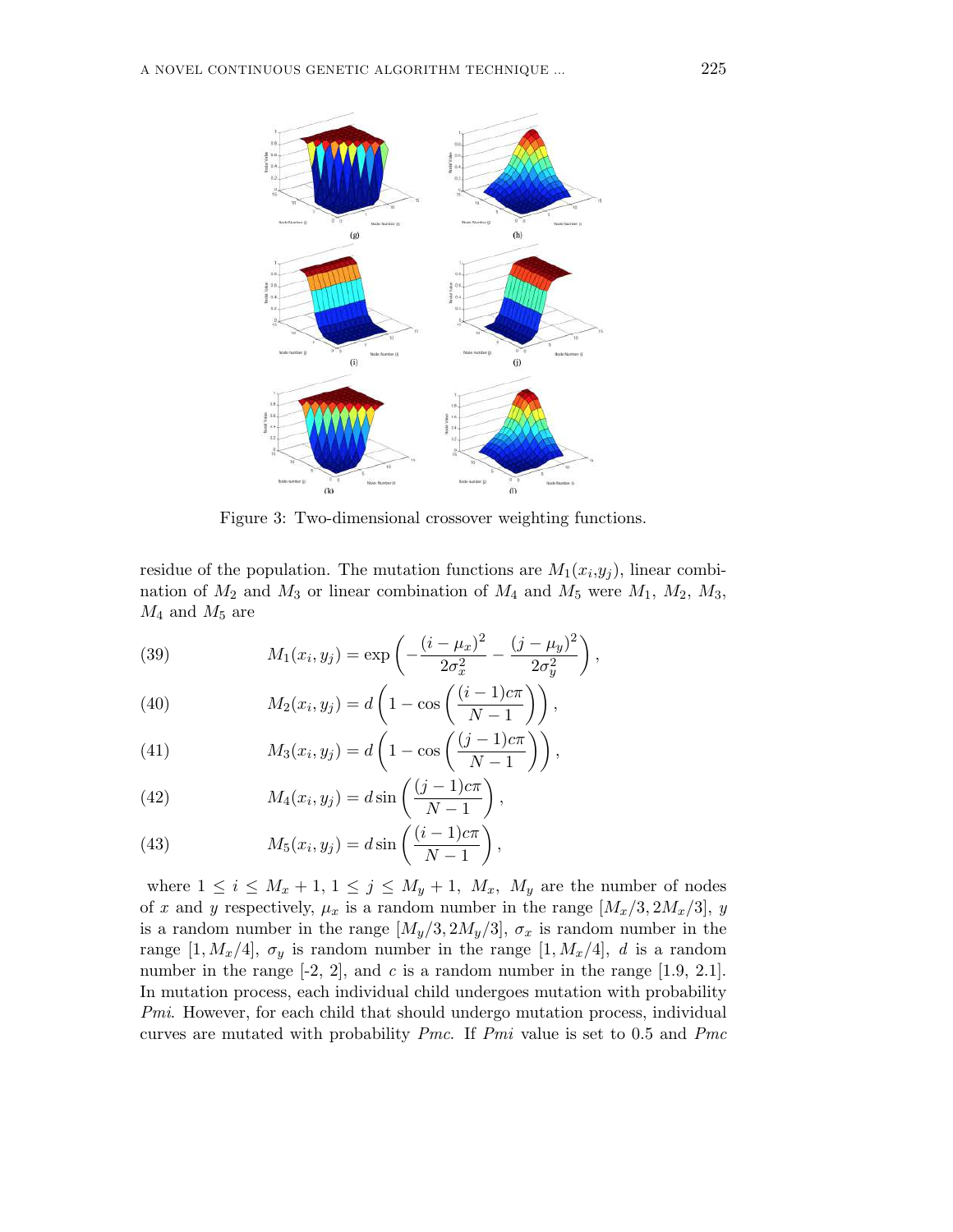

Figure 4: Crossover process: (a) first parent, (b) second parent, (c) crossover function, (d) first child and (e) second child.

value is set to 0.5, then one child out of two children is likely to be mutated, and within that child,  $Nc/2$  of the solution curves are likely to be mutated [8]. Figure 5 shows the mutation process between two random parents.

6. Replacement: In the replacement process, to complete the life cycle of the population, the parent population may be replaced by the new one depending on the replacement scheme that we used.

7. Termination: This process is to terminate the CGA when the best fitness is obtained, i.e. the fitness reached to the recurred value, or when the number of generation reached to the maximum value.

### 4. Results and illustrations

In this section, we will consider four types of PDEs categorized as Laplace, Poisson, Helmholtz, and nonlinear PDE. The results will be compared for each method's solution in correspondence with the CGA proposed approach.

Problem 1: In this problem, we consider the following Laplace PDE with Neuman conditions [16]

$$
\nabla^2 u = 0
$$

with boundary conditions

$$
u(0, y) = y
$$
,  $u_x(1, y) = y$ ,  $u_y(x, 0) = x$ ,  $u_y(x, 1) = x$ .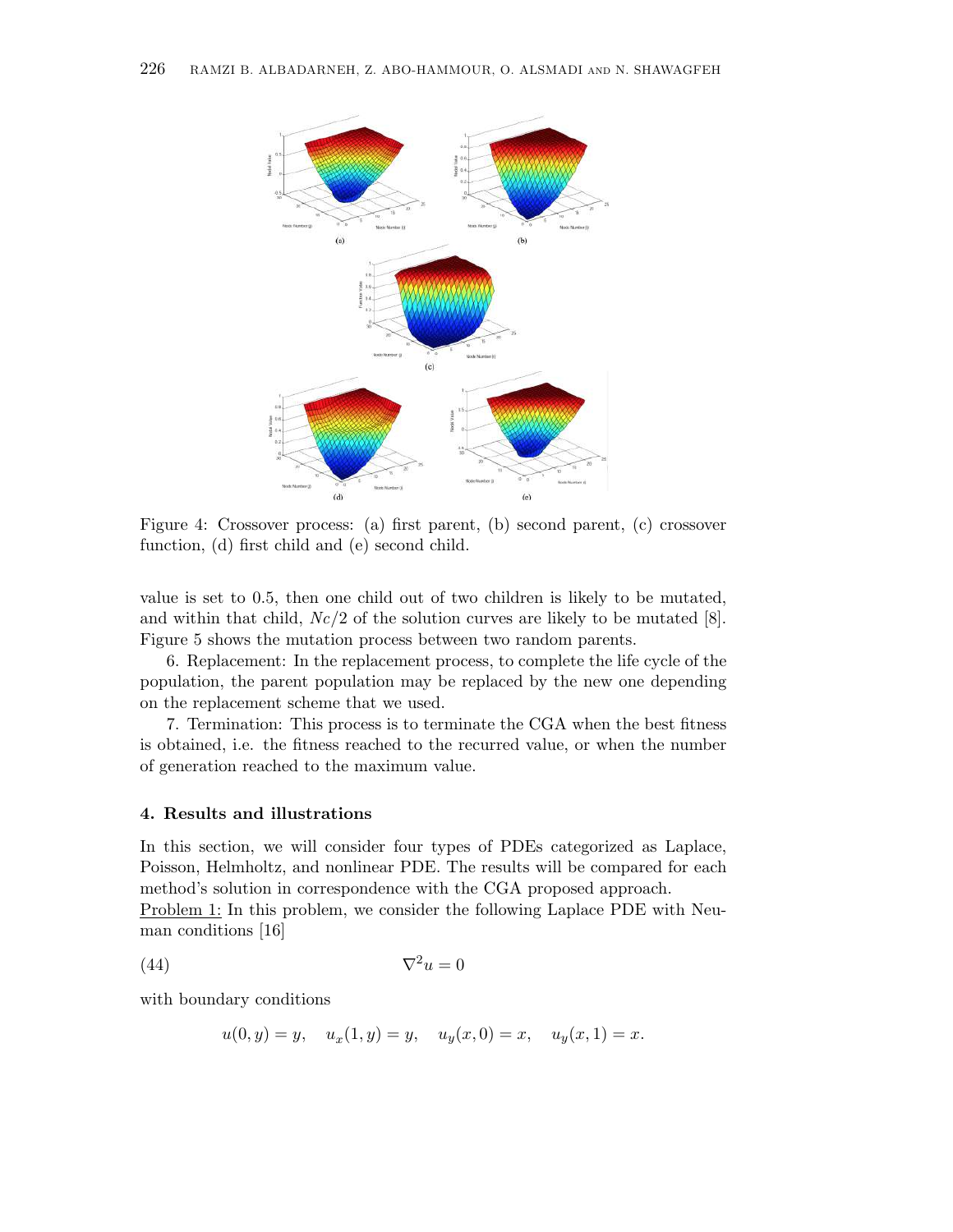

Figure 5: Crossover process: (a) first parent, (b) second parent, (c) crossover function, (d) first child and (e) second child.

Problem 2: Consider the Poisson's equation with Dirichlet and Neuman conditions

(45) 
$$
\nabla^2 u = (x^2 + y^2) \exp(xy)
$$

with boundary conditions

$$
u(0, y) = 0
$$
,  $u_x(2, y) = \exp(2y)$ ,  $u(x, 0) = 1$ ,  $u(x, 1) = \exp(x)$ .

Problem 3: Consider the Helmholtz equation with mixed conditions

(46) 
$$
\nabla^2 u + xu(x, y) = (x + x^2) \exp(y)
$$

with boundary conditions

$$
u(0, y) = 0
$$
,  $u_x(1, y) = \exp(y)$ ,  $u(x, 0) = x$ ,  $u_y(x, 1) = x \exp(1)$ .

Problem 4: Consider the semilinear elliptic PDE given by

(47) 
$$
\nabla^2 u - (u+1)^2 = -1 - \exp(2(x+y))
$$

with boundary conditions  $u(0, y) = \exp(y)$ ,  $u(1, y) = \exp(y + 1)$ ,  $u(x, 1) =$  $\exp(1+x)$ ,  $u(x, 2) = \exp(x+2)$  on  $\partial\Omega$ , where  $\Omega = [0, 1] \times [1, 2]$ 

To investigate the performance of the proposed CGA method, we analyze each problem by showing the error whether the exact solution exists or not and showing the residual values for each problem, which in return, determines the suitability of the numerical solution for each problem.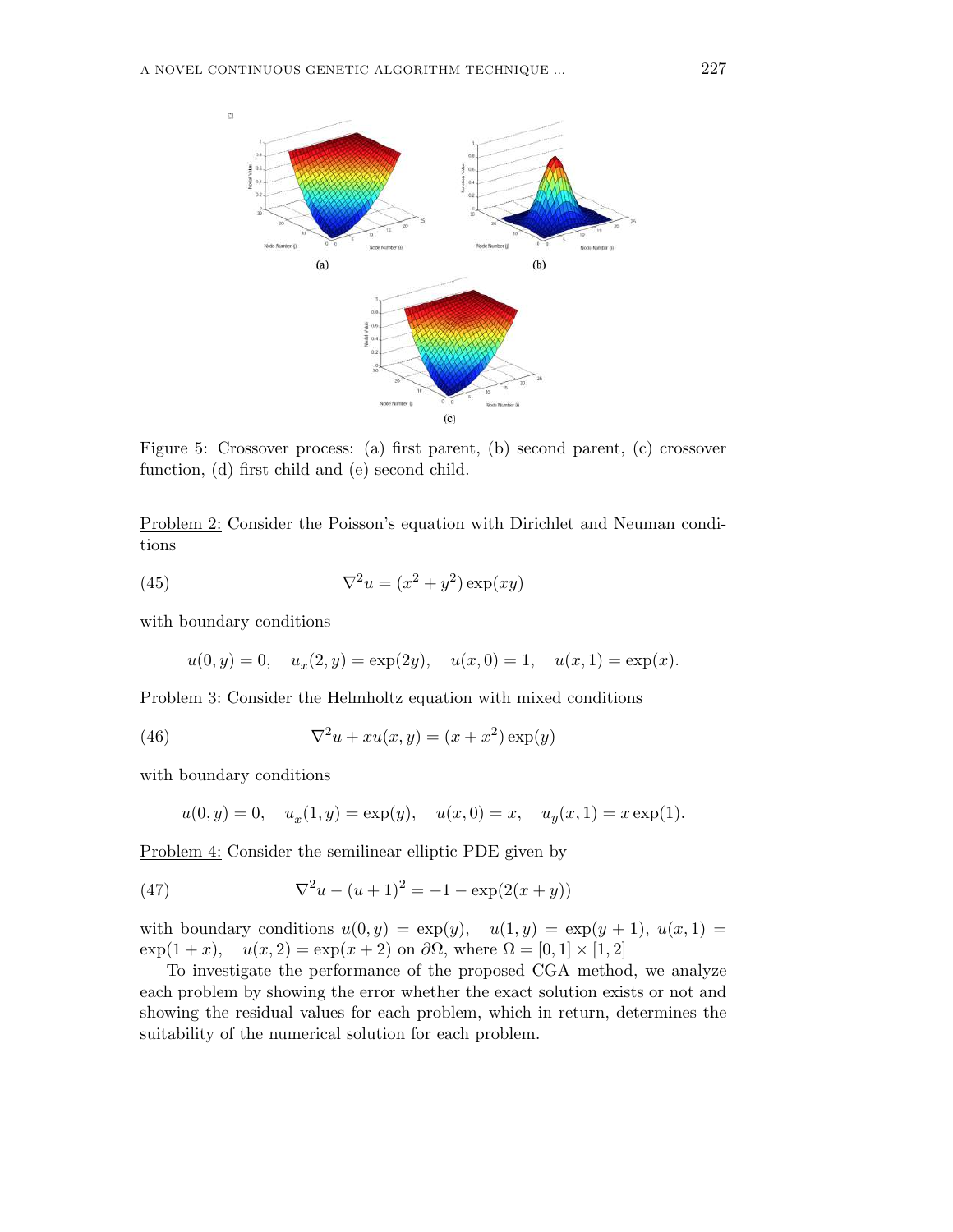| j∖i |             | $\mathbf{2}$ |             |             | 5           | 6           |             |             | 9           | 10          | 11          |
|-----|-------------|--------------|-------------|-------------|-------------|-------------|-------------|-------------|-------------|-------------|-------------|
|     | $1.20E-4$   | $1.40E - 4$  | $1.30E-4$   | $1.10E-4$   | $8.26E - 5$ | $6.77E - 5$ | $5.60E - 5$ | 5.37E-5     | $7.44E - 5$ | $1.20E-4$   | $1.20E-4$   |
| 2   | $1.30E - 4$ | $1.49E-4$    | $1.23E-4$   | $1.05E - 4$ | $8.49E - 5$ | $6.70E - 5$ | $5.22E - 5$ | $4.59E - 5$ | $5.34E - 5$ | $1.11E-4$   | $1.18E-4$   |
| 3   | $1.00E - 4$ | $9.95E - 5$  | $9.19E-5$   | $8.53E - 5$ | 7.38E-5     | $6.48E - 5$ | $5.20E - 5$ | $4.72E - 5$ | $2.28E - 5$ | $4.43E - 5$ | $6.05E - 5$ |
| 4   | $5.60E - 5$ | $5.53E-5$    | 5.87E-5     | $5.29E - 5$ | $5.28E - 5$ | $4.51E - 5$ | $4.32E - 5$ | 4.37E-5     | $3.19E-5$   | $1.27E - 5$ | $1.97E-5$   |
| 5.  | $5.20E-6$   | $5.92E-6$    | $1.73E-5$   | $2.32E - 5$ | $2.91E-5$   | $2.40E - 5$ | $2.52E - 5$ | 2.57E-5     | $1.41E-5$   | $3.60E-6$   | $1.82E-6$   |
| 6   | $5.43E-5$   | 5.37E-5      | $3.81E - 5$ | $3.07E - 5$ | $1.55E-5$   | $1.56E-5$   | $1.07E - 5$ | $1.24E-5$   | $1.20E-5$   | $2.94E-5$   | 2.78E-5     |
|     | $1.25E-4$   | $1.24E - 4$  | $9.33E - 5$ | $8.02E - 5$ | $5.91E - 5$ | $5.29E - 5$ | $4.67E - 5$ | $4.29E-5$   | $4.24E - 5$ | $4.74E-5$   | $4.48E - 5$ |
| 8   | $1.96E - 4$ | $2.05E - 4$  | $1.60E - 4$ | $1.33E - 4$ | $1.10E-4$   | $9.64E - 5$ | $8.67E - 5$ | 7.75E-5     | $6.79E - 5$ | $6.52E - 5$ | $6.14E-5$   |
| 9   | 2.37E-4     | $2.43E - 4$  | $2.34E - 4$ | $1.79E - 4$ | $1.48E - 4$ | $1.29E - 4$ | $1.09E - 4$ | $9.10E-5$   | 8.49E-5     | 7.49E-5     | $7.31E-5$   |
| 10  | $2.47E - 4$ | $2.51E-4$    | $2.75E-4$   | $2.49E - 4$ | $1.96E - 4$ | $1.61E-4$   | $1.30E - 4$ | $1.03E - 4$ | $8.42E - 5$ | 4.97E-5     | $6.70E - 5$ |
| 11  | $2.43E - 4$ | $2.48E - 4$  | $2.63E - 4$ | $2.49E - 4$ | 2.07E-4     | $1.71E-4$   | $1.33E-4$   | $1.04E - 4$ | $8.42E - 5$ | $6.88E - 5$ | $8.54E - 5$ |

Table 1: Error values using CGA for Problem 1

Table 2: Residual values using CGA for Problem 1

| j\i |             | 2           |             | 4           | 5           | 6           |             | 8           | 9           | 10          | 11          |
|-----|-------------|-------------|-------------|-------------|-------------|-------------|-------------|-------------|-------------|-------------|-------------|
|     | $1.48E - 5$ | $3.18E-6$   | $3.52E-6$   | 7.08E-7     | $3.09E - 6$ | $4.86E - 7$ | $4.63E - 7$ | $1.81E-6$   | $4.44E-6$   | 1.57E-5     | $1.16E-6$   |
| 2   | $3.75E-6$   | $2.50E - 5$ | $5.15E-6$   | $4.92E-6$   | $2.90E-6$   | $3.56E - 7$ | $3.06E - 6$ | 5.73E-6     | $1.01E-5$   | $2.71E-5$   | $1.84E-5$   |
| 3   | $5.07E-6$   | $2.81E - 7$ | $1.98E-7$   | $4.52E-6$   | $1.86E-6$   | $5.25E-6$   | $1.99E - 7$ | $6.11E-6$   | $2.14E-5$   | $7.40E-6$   | $3.85E-6$   |
| 4   | $1.40E-6$   | $2.75E - 7$ | $4.36E-6$   | $2.14E-6$   | $2.53E-6$   | $1.05E-6$   | $1.67E-6$   | $6.74E-6$   | $8.53E-6$   | $1.04E - 5$ | $1.36E-6$   |
| 5.  | $1.83E-6$   | $1.09E - 7$ | $4.87E-6$   | $6.04E-6$   | $8.04E - 6$ | $3.04E - 6$ | $4.63E-6$   | $8.00E - 6$ | $3.64E-6$   | $2.50E-6$   | $2.00E-6$   |
| 6.  | $2.51E-6$   | $9.76E - 7$ | $1.97E-6$   | $3.03E - 6$ | $3.52E-6$   | $1.83E-6$   | $1.65E-6$   | $2.38E-6$   | $5.52E-6$   | $6.74E-6$   | $1.40E-6$   |
|     | $9.96E-9$   | $5.16E-6$   | $7.27E-6$   | $1.28E-6$   | $5.72E-6$   | $1.53E-6$   | $1.61E-6$   | $1.86E-6$   | $1.61E - 7$ | $1.93E-6$   | $1.16E-6$   |
| 8   | $3.19E-6$   | $2.43E - 5$ | $6.67E-6$   | $3.48E - 7$ | 1.56E-6     | $1.61E-6$   | $4.18E-6$   | $5.46E - 6$ | $3.66E - 7$ | $2.28E - 6$ | $6.32E - 7$ |
| 9   | $4.73E-6$   | $1.16E-5$   | $1.95E-5$   | $1.20E - 5$ | $5.96E-6$   | $6.30E - 7$ | $3.03E - 8$ | $2.67E - 6$ | $5.40E - 6$ | $6.68E - 6$ | $3.55E-6$   |
| 10  | $1.17E-6$   | $2.24E-6$   | $2.58E - 5$ | $2.48E - 5$ | $4.11E-6$   | $4.87E - 6$ | $3.56E - 6$ | $5.41E - 7$ | $3.76E - 6$ | $2.40E - 5$ | $2.52E-6$   |
| 11  | $4.01E-6$   | $4.09E-6$   | $9.72E - 7$ | $6.83E-6$   | $4.73E-6$   | $4.93E-6$   | $8.84E - 7$ | $1.46E-6$   | $1.14E-6$   | $1.51E-6$   | $1.75E-5$   |

In the first problem (Laplace equation type), we use  $11 \times 11$  points, where  $x_0=0$  and  $x_{11}=1$ ,  $y_0=0$  and  $y_{11}=1$ . As a result, the errors are shown in Table 1 while the residual values are in Table 2. Figure 6a shows the convergence at selected points and Figure 6b shows the maximum fitness. It is clear that the solution converges in about 1600 generations. In the second problem (Poisson equation type), we use  $9 \times 11$  points, where  $x_0=0$  and  $x_9=2$ ,  $y_0=0$  and  $y_{11}=1$ . As a result, the errors are shown in Table 3 while the residual values are in Table 4. Figure 7a shows the convergence at selected points and Figure 7b shows the maximum fitness. It is clear that the solution converges in about 500 generations. Observing the relations between the errors at each point and the residual values also shows a mutual correspondence.

In the third problem (Helmholtz equation type), we use  $11 \times 11$  points, where  $x_0=0$  and  $x_{11}=1$ ,  $y_0=0$  and  $y_{11}=1$ . As a result, the errors are shown in Table 5 while the residual values are in Table 6. Figure 8a shows the convergence

Table 3: Error values using CGA for Problem 2

| i∖i            |             | $\mathbf{2}$ |             |             | 5.                   |             |             |             | 9        |
|----------------|-------------|--------------|-------------|-------------|----------------------|-------------|-------------|-------------|----------|
|                |             |              |             |             |                      |             |             |             |          |
| $\overline{2}$ | $2.80E - 4$ | $3.30E - 4$  | $2.10E-4$   | $1.80E - 4$ | $1.20E - 4$          | $2.00E - 4$ | $1.81E-4$   | $2.80E - 4$ | $\Omega$ |
| 3              | $5.80E - 4$ | $6.40E - 4$  | $3.90E - 4$ | $3.30E - 4$ | $2.20E - 4$          | $4.40E - 4$ | $3.16E - 4$ | $4.10E - 4$ | $\Omega$ |
| 4              | 8.70E-4     | 8.30E-4      | $5.30E-4$   | $4.30E - 4$ | 2.80 <sub>E</sub> -4 | $6.00E-4$   | $2.06E - 5$ | $5.30E - 4$ | $\Omega$ |
| 5              | $1.11E-3$   | $9.60E - 4$  | $6.20E - 4$ | $4.60E - 4$ | $3.40E - 4$          | $6.10E-4$   | $4.50E - 4$ | $7.10E-4$   | $\Omega$ |
| 6              | $1.30E-3$   | $1.01E-3$    | $6.40E - 4$ | $4.60E - 4$ | $3.60E - 4$          | $5.90E - 4$ | $8.50E - 4$ | $9.10E-4$   | $\Omega$ |
|                | $1.44E-3$   | $1.01E-3$    | $6.00E-4$   | $4.40E - 4$ | $3.50E - 4$          | $5.60E - 4$ | $1.16E-3$   | $1.06E - 3$ | $\Omega$ |
| 8              | $1.50E-3$   | $9.20E - 4$  | $5.50E - 4$ | $3.80E - 4$ | $3.00E - 4$          | $5.30E - 4$ | $1.32E-3$   | $1.13E-3$   | $\Omega$ |
| 9              | $1.38E-3$   | 7.70E-4      | $4.50E - 4$ | $3.20E - 4$ | $2.10E-4$            | $4.90E - 4$ | $1.18E-3$   | $1.04E-3$   | $\Omega$ |
| 10             | $9.10E-4$   | $4.50E - 4$  | $2.50E-4$   | $2.10E-4$   | $1.40E - 4$          | $3.40E - 4$ | 7.50E-4     | $7.20E - 4$ | $\Omega$ |
| 11             | $\Omega$    |              |             |             |                      |             |             |             |          |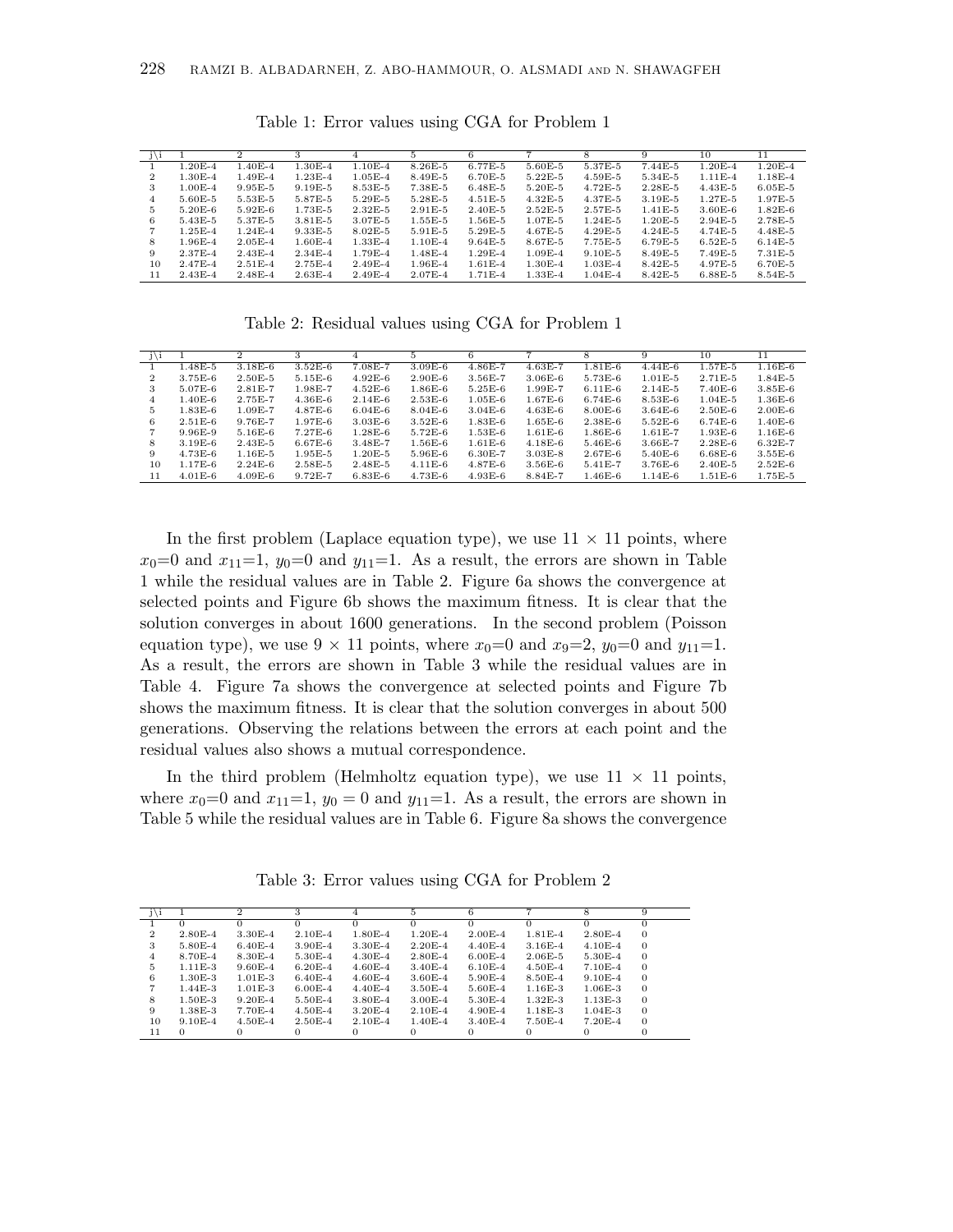

Figure 6: Convergence and Maximum Fitness for the first problem.

|    |             |             |             |             | 5.        | 6           |             |             |              |
|----|-------------|-------------|-------------|-------------|-----------|-------------|-------------|-------------|--------------|
|    |             |             |             |             |           | $^{\circ}$  |             |             |              |
| 2  | $1.76E-5$   | $2.46E - 5$ | $3.11E-6$   | $1.21E-5$   | 5.37E-7   | $6.61E - 6$ | $9.84E - 5$ | $7.24E-5$   | $\Omega$     |
| 3  | $4.04E - 7$ | $6.72E - 5$ | 7.80E-6     | $2.93E-5$   | $1.78E-5$ | 8.75E-5     | $3.30E - 4$ | $3.57E - 5$ | $\Omega$     |
| 4  | $1.09E-5$   | $4.86E - 5$ | $9.09E-6$   | $2.49E-5$   | $3.11E-5$ | $1.14E-4$   | $1.42E - 4$ | $1.35E-5$   | $\Omega$     |
| .5 | $2.11E-5$   | $4.28E - 5$ | $1.24E-5$   | $1.22E-5$   | $1.95E-5$ | 2.88E-5     | $5.31E - 5$ | $4.59E-6$   | $\Omega$     |
| 6  | $1.34E-5$   | $3.08E - 5$ | $9.89E-6$   | $3.25E - 7$ | $1.47E-5$ | $1.35E-5$   | $8.61E - 6$ | 8.68E-7     | $\Omega$     |
|    | $1.36E-5$   | $3.13E-5$   | $1.86E - 5$ | $4.88E-6$   | $1.59E-5$ | 5.88E-5     | $6.49E - 5$ | $1.41E-6$   | $\Omega$     |
| 8  | $2.59E-5$   | $7.36E-6$   | $4.01E-6$   | $1.38E-5$   | $2.53E-5$ | $6.36E - 5$ | $1.29E - 4$ | $3.29E-6$   | $\mathbf{0}$ |
| 9  | $4.17E-5$   | $3.65E - 5$ | $1.38E-5$   | $1.79E-6$   | $6.71E-5$ | $2.58E - 5$ | $9.16E - 5$ | $1.28E-5$   | $\Omega$     |
| 10 | $2.13E-5$   | $2.58E-5$   | $1.47E-5$   | $1.07E - 5$ | $2.91E-5$ | $1.12E-5$   | 3.87E-5     | $1.16E-5$   | $\Omega$     |
| 11 | 0           |             |             |             |           | 0           |             |             |              |

Table 4: Residual values using CGA for Problem 2



Figure 7: Convergence and Maximum Fitness for the second problem.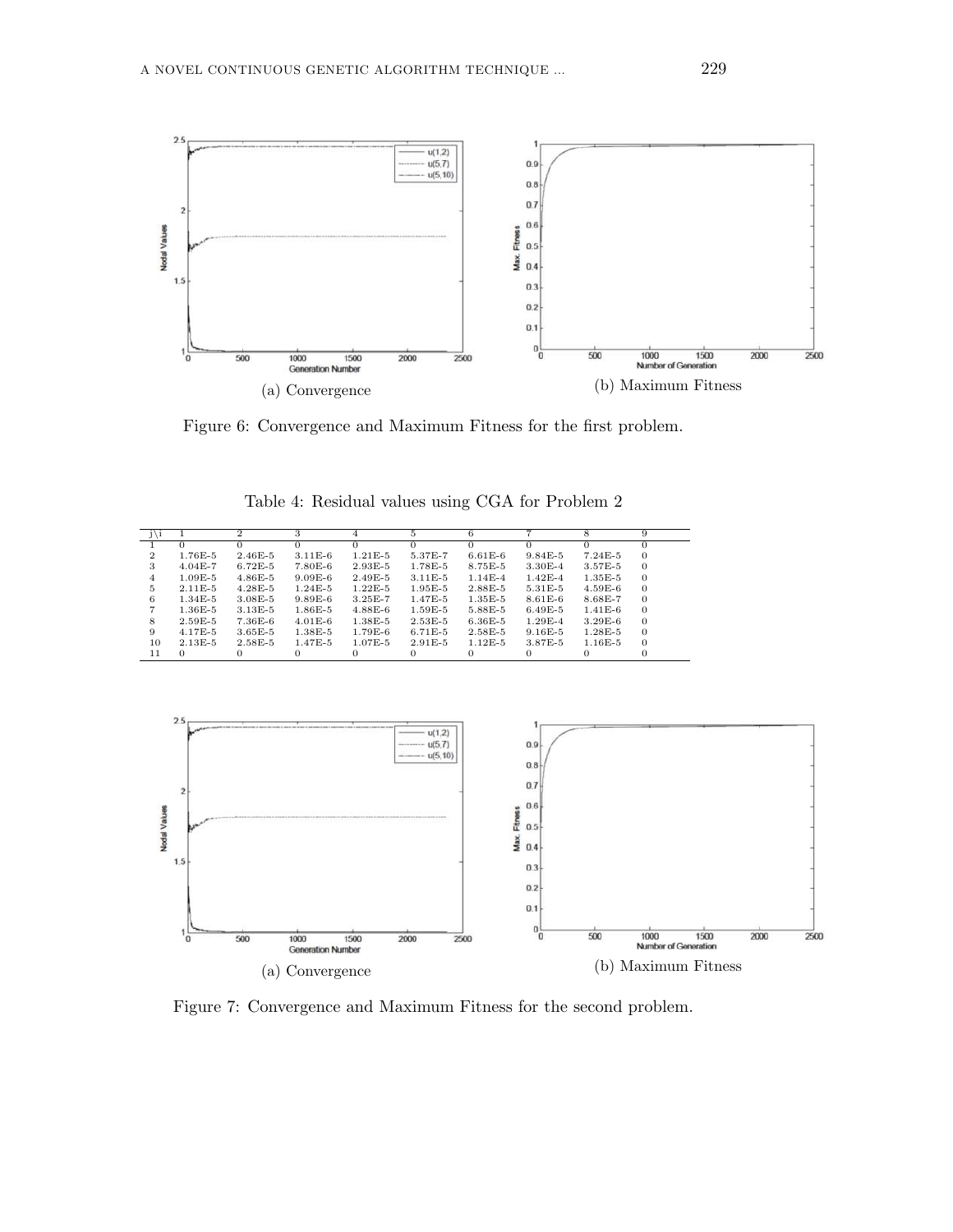| j∖i          |                      |             |             |             |             |           |           |             | 9           | 10                  |             |
|--------------|----------------------|-------------|-------------|-------------|-------------|-----------|-----------|-------------|-------------|---------------------|-------------|
|              | 1.75E-1              | $1.34E-1$   | $3.00E-2$   | 5.97E-2     | $1.17E-1$   | $1.29E-1$ | $1.04E-1$ | $5.10E-2$   | $2.74E-2$   | $1.12E-1$           | 1.47E-1     |
| $\mathbf{2}$ | $1.61E-1$            | $1.22E-1$   | $4.46E - 2$ | $5.54E - 2$ | $1.14E-1$   | $1.28E-1$ | $1.02E-1$ | $4.75E - 2$ | 2.98E-2     | $1.06E-1$           | $1.41E-1$   |
| 3            | $1.55E-1$            | $1.25E-1$   | $5.49E-2$   | $5.83E - 2$ | $1.20E - 1$ | $1.32E-1$ | $1.03E-1$ | $4.82E - 2$ | $3.05E - 2$ | $1.04E-1$           | $1.34E-1$   |
| 4            | $1.48E-1$            | $1.19E-1$   | $4.92E-2$   | 4.88E-2     | $1.08E - 1$ | $1.22E-1$ | $9.53E-2$ | $4.09E-2$   | $3.70E - 2$ | $9.30E-2$           | 1.18E-1     |
| 5            | $1.35E-1$            | $1.08E-1$   | $4.03E - 2$ | $3.38E - 2$ | $8.54E - 2$ | $1.01E-1$ | 7.97E-2   | $3.12E - 2$ | $3.73E - 2$ | 7.75E-2             | $9.62E - 2$ |
| 6            | $1.20E-1$            | $9.49E - 2$ | 3.47E-2     | $1.70E - 2$ | $5.81E-2$   | 7.67E-2   | $6.03E-2$ | $2.23E-2$   | $3.25E - 2$ | $6.00E-2$           | 7.39E-2     |
|              | $1.02E-1$            | $8.19E-2$   | $3.32E-2$   | $1.13E-3$   | $3.13E-2$   | $5.10E-2$ | $4.13E-2$ | $1.49E-2$   | $2.37E - 2$ | $4.26E - 2$         | $5.28E-2$   |
| 8            | $8.52E-2$            | $6.97E-2$   | $3.19E-2$   | $1.24E-2$   | $8.86E - 3$ | $2.89E-2$ | $2.59E-2$ | $1.02E-2$   | $1.35E - 2$ | 2.71 <sub>E-2</sub> | 3.47E-2     |
| 9            | 7.10 <sub>E</sub> -2 | $5.94E-2$   | $2.96E-2$   | $2.09E-2$   | $3.14E-3$   | $1.39E-2$ | $1.62E-2$ | 8.87E-3     | $4.45E - 3$ | 1.58E-2             | $2.16E - 2$ |
| 10           | $5.65E-2$            | $5.16E-2$   | $3.30E-2$   | $2.12E-2$   | $3.40E - 3$ | $1.27E-2$ | $1.66E-2$ | $1.07E-2$   | $1.13E-3$   | $1.12E-2$           | $1.49E-2$   |
| 11           | $4.81E-2$            | $4.58E - 2$ | $3.90E-2$   | $2.53E-2$   | $6.09E-3$   | $1.00E-2$ | $1.54E-2$ | $1.04E-2$   | 5.96E-4     | $8.53E - 3$         | $1.12E-2$   |

Table 5: Error values using CGA for Problem 3

Table 6: Residual values using CGA for Problem 3

| j∖i |             | $\Omega$    |             |             | 5           | 6           |             | 8           | 9           | 10          | 11          |
|-----|-------------|-------------|-------------|-------------|-------------|-------------|-------------|-------------|-------------|-------------|-------------|
|     | $3.04E-2$   | $1.91E-2$   | $1.67E-2$   | 7.73E-3     | $6.93E-3$   | 4.70E-3     | 4.37E-3     | $5.68E-3$   | $6.60E-3$   | 8.87E-3     | $1.27E-2$   |
| 2   | 1.37E-2     | $2.29E-3$   | 3.67E-3     | $8.35E - 4$ | $3.96E - 4$ | $4.12E - 4$ | 1.70E-4     | $3.74E - 4$ | $1.03E-3$   | $7.46E - 4$ | $9.81E - 3$ |
| 3   | $1.23E-2$   | $7.05E-3$   | $1.04E-2$   | $9.72E - 3$ | $1.05E-2$   | $8.21E-3$   | $4.95E-3$   | $5.39E-3$   | $4.45E - 3$ | $5.30E - 3$ | $1.04E-2$   |
| 4   | $1.23E-2$   | $5.60E-3$   | $5.63E-3$   | $5.81E - 3$ | $7.86E - 3$ | $6.43E-3$   | $5.55E-3$   | $4.31E - 3$ | $3.81E - 3$ | $3.11E-3$   | $6.00E-3$   |
| 5.  | $1.12E-2$   | $4.31E-3$   | $6.18E-3$   | 2.77E-3     | $4.54E - 3$ | $4.03E - 3$ | $3.28E - 3$ | $2.27E-3$   | $4.17E-3$   | 1.86E-3     | $3.09E - 3$ |
| 6.  | $9.15E-3$   | $3.36E - 3$ | $3.30E - 3$ | $9.27E - 4$ | $2.13E-3$   | $2.87E - 3$ | $2.51E-3$   | $2.35E-3$   | $3.55E-3$   | $1.59E-3$   | $1.59E-3$   |
|     | $6.13E-3$   | $2.60E-3$   | $2.36E-3$   | $1.26E - 3$ | $2.44E-3$   | $2.35E-3$   | $2.32E - 3$ | $2.20E-3$   | $1.97E-3$   | 1.77E-3     | $1.75E - 3$ |
| 8   | 3.87E-3     | $1.98E-3$   | $3.12E-3$   | $2.06E - 3$ | $4.29E-3$   | $2.89E-3$   | $2.71E-3$   | $2.64E - 3$ | $2.23E-3$   | $2.03E-3$   | $2.14E-3$   |
| 9   | $5.32E - 3$ | $2.44E-3$   | $4.59E-3$   | $4.03E - 3$ | $4.81E - 3$ | $5.43E - 3$ | $4.11E-3$   | $3.39E - 3$ | $3.49E-3$   | 2.70E-3     | $2.60E - 3$ |
| 10  | $4.48E - 3$ | $4.45E - 4$ | $2.03E-3$   | $1.15E-3$   | $1.21E-3$   | $1.71E-3$   | $1.29E-3$   | $1.25E-3$   | $9.98E - 4$ | $4.40E - 4$ | 1.97E-3     |
| 11  | $9.31E-3$   | $5.27E-3$   | 7.95E-3     | 5.17E-3     | $3.59E-3$   | $2.49E-3$   | $1.39E-3$   | $1.29E-3$   | $1.18E-3$   | $2.21E-3$   | $4.12E - 3$ |

at selected points and Figure 8b shows the maximum fitness. It is clear that the solution converges in about 4000 generations.

In the fourth problem (nonlinear equation type), we use  $11 \times 11$  points, where  $x_0=0$  and  $x_{11}=1$ ,  $y_0=1$  and  $y_{11}=2$ . As a result, the errors are shown in Table 7 while the residual values are in Table 8. Figure 9a shows the convergence at selected points and Figure 9b shows the maximum fitness. It is clear that the solution converges in about 400 generations. Observing the relations between the errors at each point and the residual values, again shows a mutual correspondence.

Now, in order to investigate the potential of the proposed CGA approach, the previous four linear partial differential equation boundary value problems have also been solved using the FDM and FEM for a comparison purpose. Solutions of the FEM and FDM are summarized in Table 9 and Table 10 respectively, while the solutions of the CGA are summarized in Table 11.

Table 7: Error values using CGA for Problem 4

|    |          | $\mathbf{2}$ |                      |             | 5.          |             |             |             | 9           | 10          | 11       |
|----|----------|--------------|----------------------|-------------|-------------|-------------|-------------|-------------|-------------|-------------|----------|
|    |          |              |                      |             |             |             |             |             |             |             |          |
|    | $\Omega$ | $7.28E-5$    | $1.20E - 4$          | $1.50E-4$   | 1.70E-4     | 1.30E-4     | $7.84E - 5$ | $6.00E - 5$ | $2.20E - 4$ | $7.55E-5$   | $\Omega$ |
|    | 0        | $1.20E - 4$  | $2.20E - 4$          | $2.70E - 4$ | $2.90E - 4$ | $2.80E - 4$ | $2.00E - 4$ | $1.41E-4$   | $2.07E - 4$ | $3.10E - 4$ | $\Omega$ |
|    | 0        | $1.50E-4$    | $2.70E - 4$          | $3.50E - 4$ | $3.90E - 4$ | $4.20E - 4$ | $4.00E - 4$ | $3.40E - 4$ | $1.91E-5$   | $2.09E - 5$ | $\Omega$ |
| 5. |          | $1.60E - 4$  | $3.00E - 4$          | $3.90E - 4$ | $4.40E - 4$ | $4.60E - 4$ | $4.30E - 4$ | $3.50E - 4$ | $2.60E - 4$ | $1.50E - 4$ | $\Omega$ |
| 6  | 0        | $1.40E - 4$  | $3.00E - 4$          | $4.10E - 4$ | $4.60E - 4$ | $4.90E - 4$ | $4.80E - 4$ | $4.40E - 4$ | $3.40E - 4$ | $2.00E-4$   | $\theta$ |
|    |          | $1.20E - 4$  | $3.10E - 4$          | $4.10E - 4$ | $4.50E - 4$ | $4.90E - 4$ | $4.90E - 4$ | $4.60E - 4$ | $3.90E - 4$ | $2.50E - 4$ | $\theta$ |
| 8  | $\Omega$ | $8.93E-5$    | $3.47E - 5$          | $3.40E - 4$ | 3.90E-4     | $4.40E - 4$ | $4.40E - 4$ | $4.40E - 4$ | $3.70E - 4$ | $2.50E-4$   | $\theta$ |
| 9  |          | $4.20E - 4$  | 4.35E06              | $5.16E - 5$ | $3.20E - 4$ | $3.60E - 4$ | $3.80E - 4$ | $3.80E - 4$ | $3.40E - 4$ | $2.40E - 4$ | $\Omega$ |
| 10 |          | $8.74E - 5$  | 2.80 <sub>E</sub> -4 | $7.00E - 5$ | $1.90E - 4$ | $2.30E - 4$ | $2.50E - 4$ | $2.50E - 4$ | $2.30E - 4$ | $1.70E - 4$ | $\Omega$ |
| 11 |          | 0            |                      |             |             |             |             |             |             |             |          |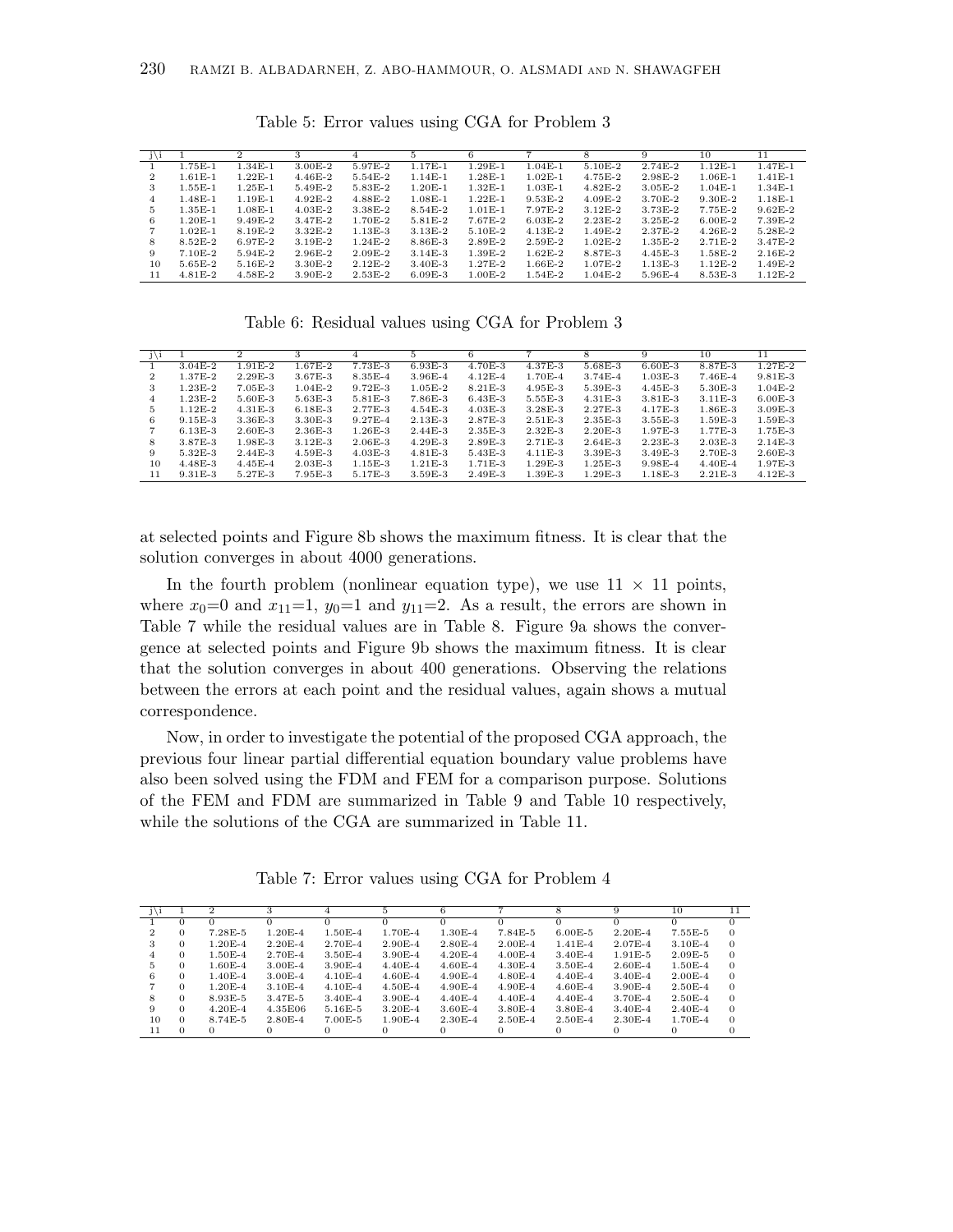

Figure 8: Convergence and Maximum Fitness for the third problem.

| j\i |          | 2           |             |             |             |             |                     |             |             | 10          |          |
|-----|----------|-------------|-------------|-------------|-------------|-------------|---------------------|-------------|-------------|-------------|----------|
|     |          | $\Omega$    |             |             |             |             |                     |             |             |             |          |
|     | 0        | $4.15E-5$   | $4.02E - 5$ | $2.22E - 5$ | 7.90E-5     | $2.63E-4$   | $5.15E-4$           | $1.62E - 3$ | 2.78E-3     | $1.42E - 3$ | $\Omega$ |
| 3   | 0        | $1.67E - 5$ | $8.76E - 5$ | 7.68E-5     | $4.30E - 5$ | $1.60E - 4$ | 5.31E-4             | $3.08E - 3$ | $5.65E-3$   | 3.37E-3     | $\Omega$ |
|     | 0        | $4.62E - 5$ | $7.30E-5$   | 9.17E-5     | 8.98E-5     | $4.40E - 4$ | 7.47 <sub>E-4</sub> | 2.47E-3     | $3.65E - 3$ | $1.72E-3$   | $\Omega$ |
| 5.  | 0        | $2.27E-5$   | $1.14E-4$   | $8.86E - 5$ | $1.40E - 4$ | $1.98E - 4$ | $2.35E - 4$         | $7.06E - 4$ | $6.47E - 4$ | $3.94E - 4$ | $\Omega$ |
| 6   | 0        | $1.80E - 4$ | $5.45E-5$   | 7.30E-5     | $7.42E-5$   | $1.07E - 4$ | 1.57E-4             | $1.28E - 4$ | $9.41E - 5$ | 2.79E-4     | $\Omega$ |
|     |          | $3.97E - 4$ | $9.49E - 4$ | $2.18E - 4$ | $1.30E - 4$ | $9.52E - 5$ | $1.15E-4$           | $1.22E-4$   | $1.95E-4$   | $5.47E-5$   | $\Omega$ |
|     | 0        | $1.99E-3$   | $1.67E-3$   | $1.20E - 3$ | $3.04E - 4$ | $1.05E - 4$ | $1.20E - 4$         | $1.50E - 4$ | $1.38E - 4$ | $4.32E - 5$ | $\Omega$ |
| 9   | 0        | 3.27E-3     | 1.98E-3     | $2.14E-3$   | $4.00E - 4$ | $7.42E - 5$ | $1.06E - 4$         | $8.29E - 5$ | $2.76E - 4$ | $6.09E - 5$ | $\Omega$ |
| 10  | $\Omega$ | $9.08E - 4$ | $1.74E-3$   | $7.81E - 4$ | $2.79E - 4$ | $6.72E - 5$ | $3.43E - 5$         | $2.53E - 5$ | $4.99E-5$   | $5.19E-5$   | $\Omega$ |
| 11  |          |             |             |             |             |             |                     |             |             |             |          |

Table 8: Residual values using CGA for Problem 4



Figure 9: Convergence and Maximum Fitness for the fourth problem.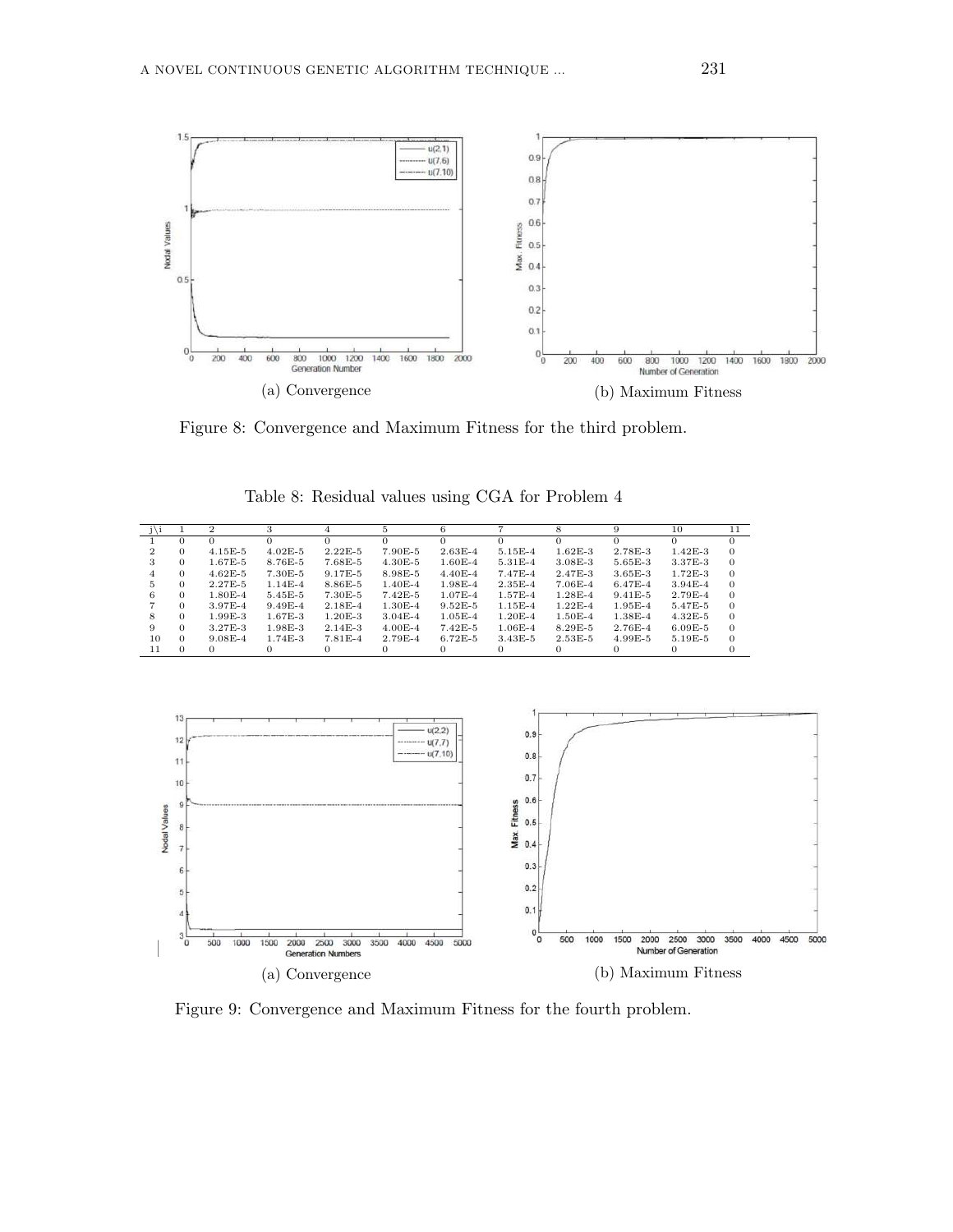| #         | Tvpe      | Average     | $  Error  _{\infty}$ | $  u  _{\infty}$ | $  \textit{Exact}  _{\infty}$ | Max.        | Min.        |
|-----------|-----------|-------------|----------------------|------------------|-------------------------------|-------------|-------------|
|           |           | error       |                      |                  |                               | error       | error       |
| problem 1 | Laplace   | $2.19E-1$   | 5.11                 | 5.38             | 7.90                          | $2.21E-1$   | $2.16E-1$   |
| problem 2 | Poisson   | $4.92E - 4$ | $3.22E-2$            | $8.43E+1$        | $8.43E + 1$                   | $6.38E - 3$ | $1.04E - 8$ |
| problem 3 | Helmholtz | 1.89E-4     | $5.26E - 3$          | $2.85E+1$        | $28.51E+1$                    | $9.65E - 4$ | $4.49E - 7$ |
| problem 4 | Nonlinear | 1.79E-2     | $1.50E-1$            | $8.11E + 1$      | 8.12                          | $4.99E-2$   | 3.70E-3     |

### Table 9: Numerical results using the FEM approach

Table 10: Numerical results using the FDM approach

| #         | Type      | Average     | $  Error  _{\infty}$ | $ u _{\infty}$ | $  \textit{Exact}  _{\infty}$ | Max.      | Min.        |
|-----------|-----------|-------------|----------------------|----------------|-------------------------------|-----------|-------------|
|           |           | error       |                      |                |                               | error     | error       |
| problem 1 | Laplace   | $2.30E-1$   | 2.53                 | 5.90           | 3.85                          | $2.30E-1$ | $2.30E-1$   |
| problem 2 | Poisson   | $1.45E - 2$ | 2.17E-1              | $2.45E + 1$    | $2.44E + 1$                   | $6.29E-2$ | 7.58E-4     |
| problem 3 | Helmholtz | 7.85E-3     | $1.42E-1$            | $1.18E + 1$    | $1.18E + 1$                   | $2.64E-2$ | $6.81E - 4$ |
| problem 4 | Nonlinear | $1.39E-1$   | 1.18                 | 7.33           | 7.26                          | $2.88E-1$ | $7.15E-2$   |

As clearly seen from these tables, the proposed CGA approach outperforms the well known FEM and FDM in different places focusing on the average error.

#### 5. Conclusion

In this paper, continuous genetic algorithms have been implemented for the solution of PDE's/PVB's given in the form of Laplace, Poisson, Helmholtz, and nonlinear. To investigate the performance of the proposed CGA technique, the four different problems were solved by the CGA and then compared their results with the results obtained by the FDM and FEM. Thus, it was concluded that the CGA performs its operation with different advantages; being a parallel type method (reduction of computational cost), requires a minimal problem knowledge, and being, in a sense, non-iterative technique. In addition to that, one can guess the suitability of the numerical solution to a given problem by the residual value; that is, whenever the residual value converges to zero the error converges to zero. Based on the analysis of the illustrative problems, it is shown clearly that the proposed CGA technique operates with a high potential and is suitable for solving different types of PDE's/PVB's with different advantages as presented.

Table 11: Numerical results using the CGA approach

| #         | Type      | Average     | $  Error  _{\infty}$ | $  u  _{\infty}$ | $  \textit{Exact}  _{\infty}$ | Max.        | Min.        |
|-----------|-----------|-------------|----------------------|------------------|-------------------------------|-------------|-------------|
|           |           | error       |                      |                  |                               | error       | error       |
| problem 1 | Laplace   | $9.16E-5$   | $5.165E-6$           | $1.23E-3$        | $5.47E - 5$                   | $2.75E - 4$ | $1.81E-6$   |
| problem 2 | Poisson   | $6.03E - 4$ | $3.37E - 5$          | 5.77E-3          | $4.51E-4$                     | $1.49E-3$   | $2.05E - 5$ |
| problem 3 | Helmholtz | $3.50E - 4$ | $1.74E-5$            | $4.01E-3$        | $2.88E - 4$                   | $9.25E - 4$ | $2.65E-6$   |
| problem 4 | Nonlinear | $2.72E-4$   | $6.55E-4$            | $2.58E - 3$      | $9.48E - 3$                   | $4.88E - 4$ | $4.34E-6$   |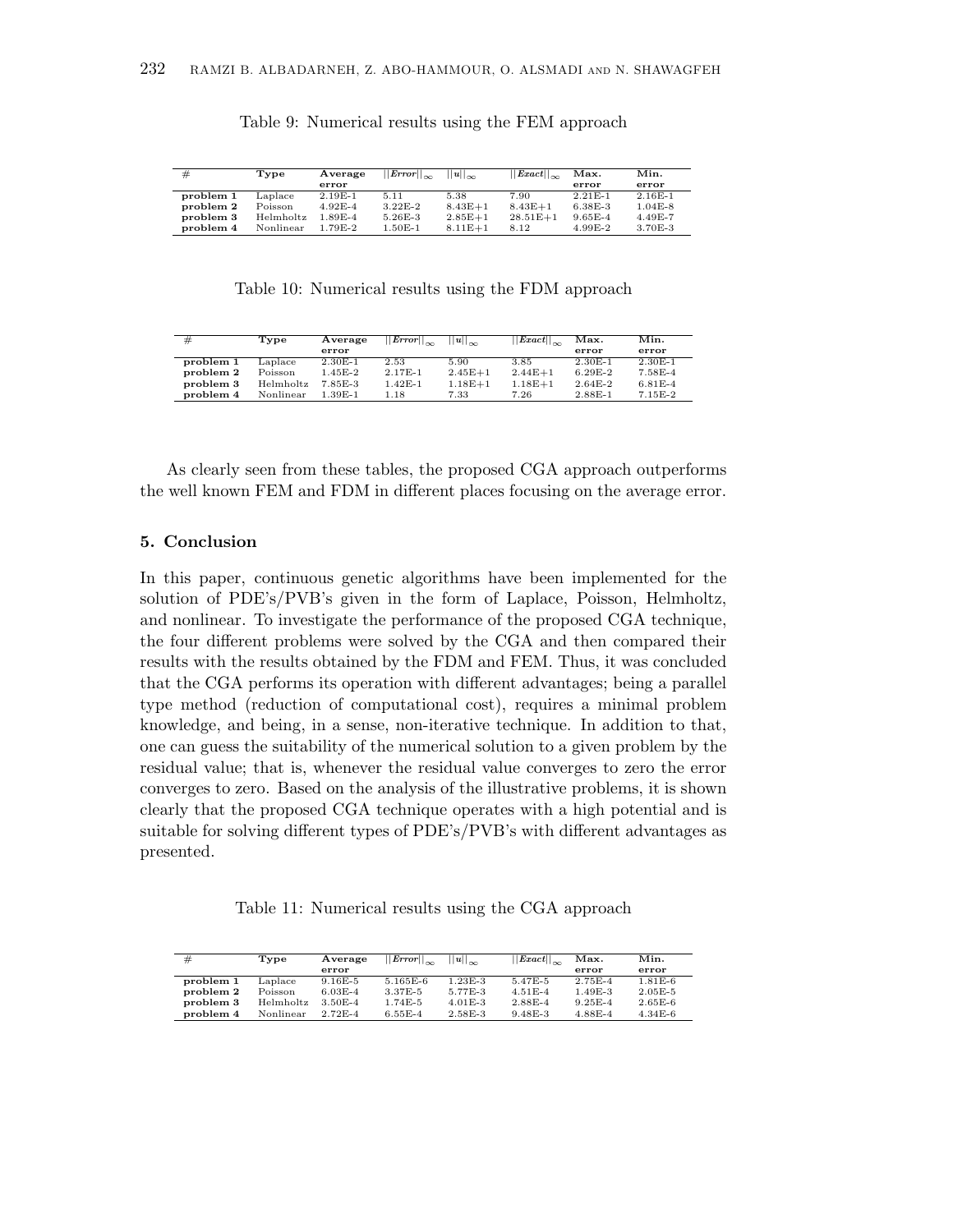#### References

- [1] O. Abu Arqub, Z. Abo-Hammour, S. Momani, Application of continuous genetic algorithm for nonlinear system of second-order boundary value problems, Applied Mathematics and Information Sciences, 8 (2014), 414-432.
- [2] O. Abu Arqub, Z. Abo-Hammour, R. Al-Badarneh, S. Momani, A reliable analytical method for solving higher-order initial value problems, Discrete Dynamics in Nature And Society, 2013, 1-12.
- [3] O. Abu Arqub, Z. Abo-Hammour, S. Momani, N. Shawagfeh, Solving singular two-point boundary value problems using continuous genetic algorithm, Abstract And Applied Analysis, 2012, 1-25.
- [4] Z. Abo-Hammour, O. Alsmadi, S. Momani, O. Abu Arqub, A genetic algorithm approach for prediction of linear dynamical systems, Mathematical Problems in Engineering, vol. 2013 Article ID831657, 2013, 1-12.
- [5] Z. Abo-Hammour, O. Alsmadi, A. Al-Smadi, M. Zaqout, M. Saraireh, ARMA model order and parameter estimation using genetic algorithms, Mathematical and Computer Modelling of Dynamical Systems, 18 (2012), 201-221.
- [6] Z. Abo-Hammour, A. Asasfeh, A. Al-Smadi, O. Alsmadi, A novel continuous genetic algorithm for the solution of optimal control problems, Optimal Control Applications And Methods, 32 (2011a), 414-432.
- [7] Z. Abo-Hammour, O. Alsmadi, S. Bataineh, M. Al-Omari, A. Affect, Collision-free cartesian path planning of robot manipulators, International Journal of Advanced Robotic Systems, 8 (2011b), 14-36.
- [8] Z. Abo-Hammour, Advanced continuous genetic algorithms and their applications in the motion planning of robotic manipulators and the numerical solution of boundary value problems, Ph.D. Thesis, Quiad-Azam University, Pakistan, 2002.
- [9] R.B. Albadarneh, N.T. Shawagfeh, Z.S. Abo-Hammor, Numerical solution of semilinear elliptic equations using 13-points FDM, International Mathematical Forum, 5 (2010), 527-536.
- [10] R.B. Albadarneh, N.T. Shawagfeh, Z.S. Abo-Hammor, *General*  $(n+1)$ explicit finite difference formulas with proof, Appl. Math. Sci., 6 (2012), 995-1009.
- [11] A. K. Alomari, M. M. S. Noorani, R. Nazar, Comparison between the homotopy analysis method and homotopy perturbation method to solve coupled Schrodinger-KdV equation, Journal of Applied Mathematics and Computing, 31 (2009), 1-12.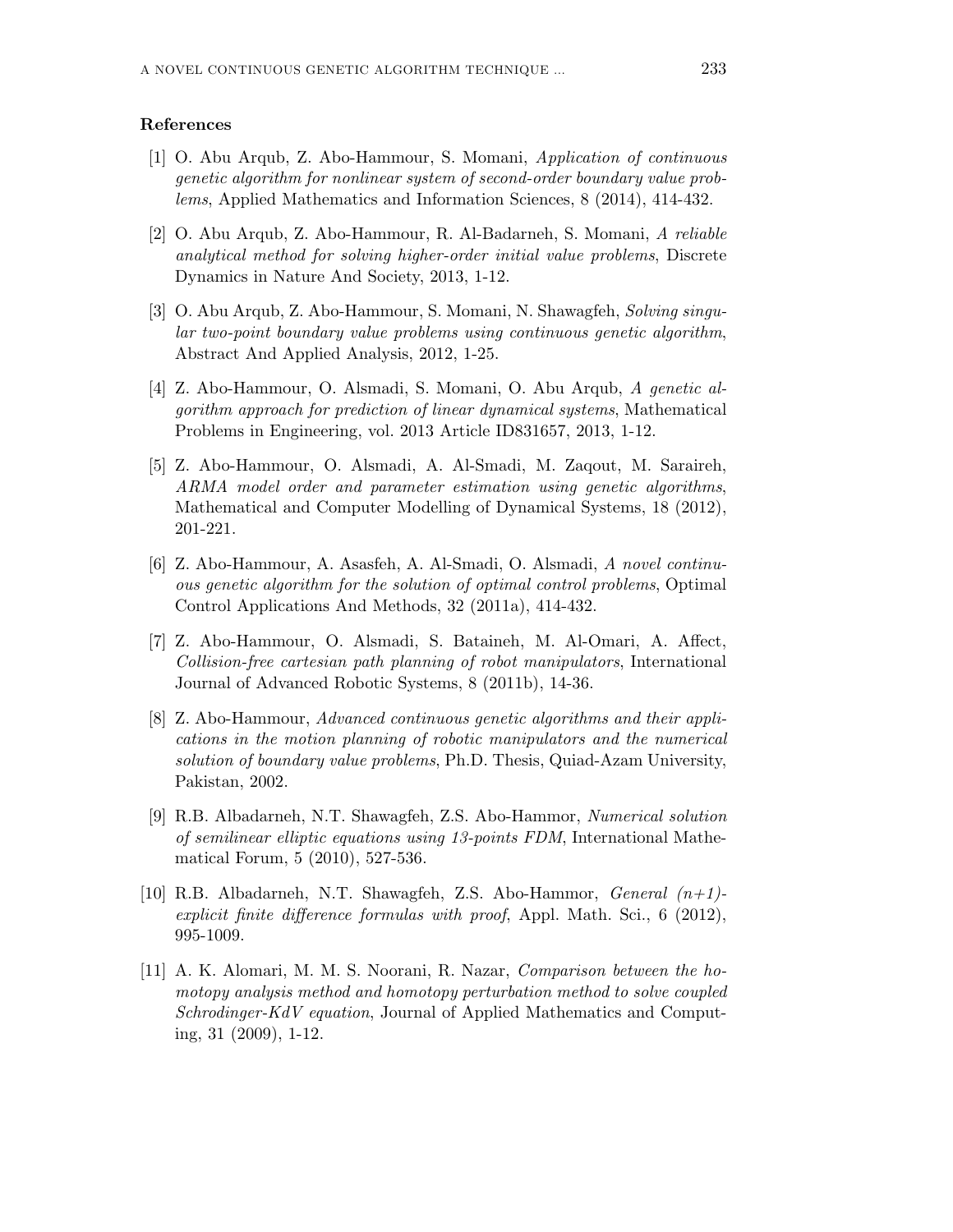- [12] A. K. Alomari, M. M. S. Noorani, R. Nazar, On the homotopy analysis method for the exact solutions of Helmholtz equation, Chaos, Solitons & Fractals, 41 (2009), 1873-1879.
- [13] A.K. Alomari, M.S.M. Noorani, R. Nazar, Explicit series solutions of some linear and nonlinear Schrodinger equations via the homotopy analysis method, Communications in Nonlinear Science and Numerical Simulation, 14 (2009), 1196-1207.
- [14] O. Alsmadi, Z. S. Abo-Hammour, A. M. Al-Smadi, D. I. Abu-Al-Nadi. Genetic algorithm approach with frequency selectivity for model order reduction of MIMO systems, Mathematical and Computer Modelling of Dynamical Systems, 17 (2011), 163-181.
- [15] I. Aslan, Application of the exp-function method to nonlinear lattice differential equations for multiwave and rational solutions, Mathematical Methods in the Applied Sciences, 34 (2011), 1707-1710.
- [16] R. L. Burden, J.D. Faires, Numerical analysis, seventh ed., Brooks/Cole, Pacific Grove, CA, 2001.
- [17] S.C. Chapra, R.P. Canale, Numerical methods for engineers, third ed., McGraw-Hill, New York, 1998.
- [18] D. Coloton, R. Kress, Inverse acoustic and electromagnetic scattering theory, 2nd ed., Springer-Verlag, Germany, 1998.
- [19] T. Dokken, T. Lyche, A divided difference formula for the error in hermite interpolation, BIT, 19 (1979), 539-540.
- [20] W. Forst, Interpolation undnumerische differentiation, J. Approx. Theory, 39 (1983), 118-131.
- [21] C.F. Gerald, P.O. Wheatley, Applied numerical analysis, fourth ed., Addison Wesley Pub. Co., Reading, MA, (1989).
- [22] L.P. Grabar, Numerical differentiation by means of Chebyshev polynomials orthonormalized on a system of equidistant points, Zh. Vychisl, Mat. i Mat. Fiz., 7 (1967), 1375-1379.
- [23] M.W. Gutowski, Smooth genetic algor, J. Phys. A: Math. Gen., 27 (1994), 7893-7904.
- [24] R.W. Hamming, Numerical methods for scientists and engineers, McGraw Hill, NewYork, 1962.
- [25] W. H. Hayt, Engineering electromagnetics, McGraw-Hill, 1981.
- [26] M. Hazewinkel, Encyclopedia of mathematics, Springer, Germany, 2001.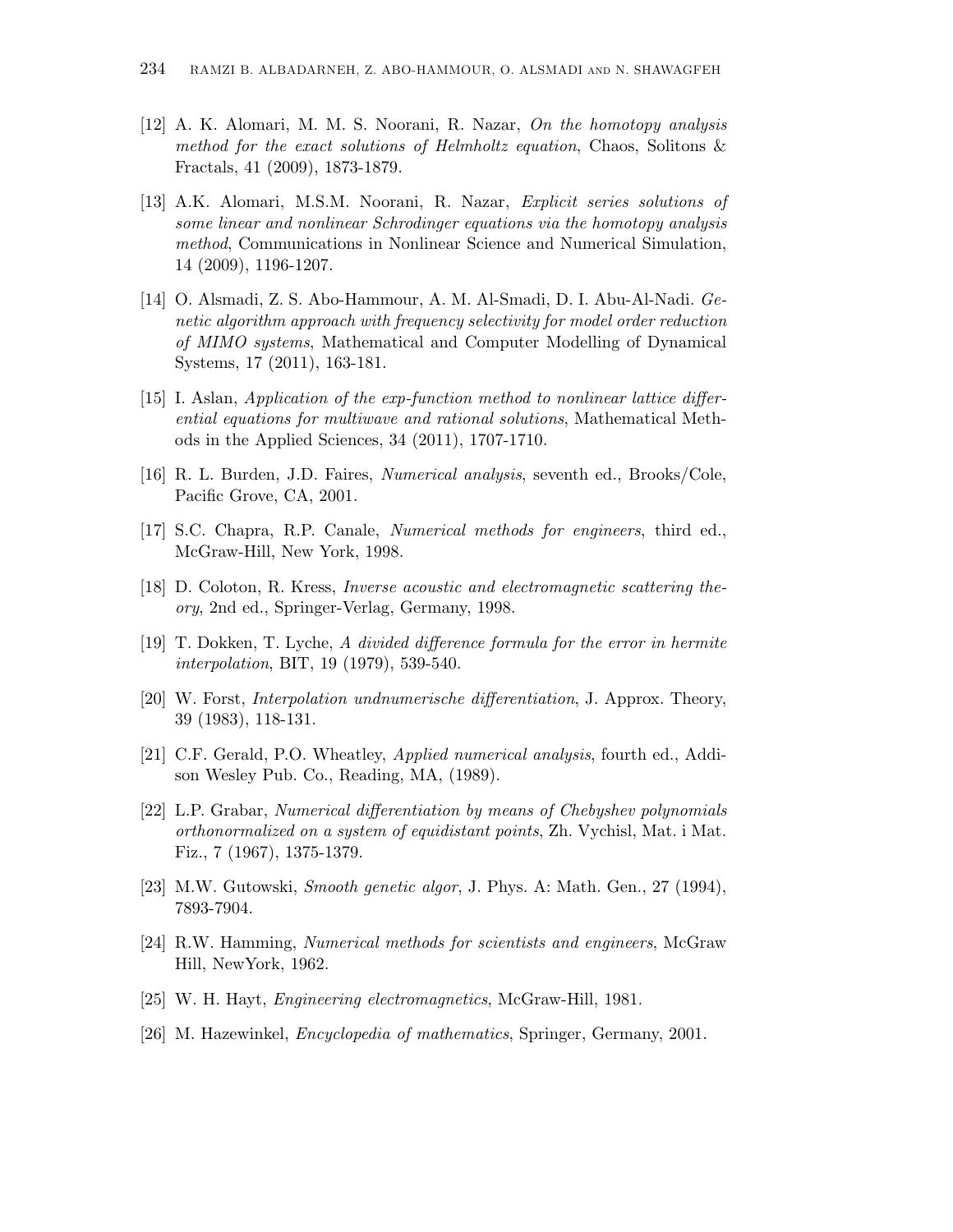- [27] D. He, K. Pan, An order optimal regularization method for the Cauchy problem of a Laplace equation in an annulus domain, Applied Mathematical Modelling, 39 (2015), 3063-3074.
- [28] J. Fish, T. Belytschko, A first course in finite elements, John Wiley & Sons Ltd, 2007.
- [29] A. Jaskiewicz, On a continuous solution to the Bellman-Poisson equation in stochastic games, Journal of Optimization Theory And Applications, 145 (2010), 451-458.
- [30] H. Jeffreys, B. S. Jeffreys, Methods of mathematical physics, 3rd ed. Cambridge, England, Cambridge University Press, 2000.
- [31] L. Jianping, General explicit difference formulas for numerical differentiation, Journal of Computational and Applied Mathematics, 183 (2005), 29-52.
- [32] K. De. Jong, A 10 year perspective, in Proc. Int. Conf. Genetic Algorithms Their Applications, (1985), 169-177.
- [33] G. Katti, N. DasGupta, A. DasGupta, Threshold voltage model for mesaisolated small geometry fully depleted SOI MOSFETs based on analytical solution of 3-D Poisson's equation, IEEE Transactions On Electron Devices, 51 (2004), 1169-1177.
- [34] E. Kreyzig, Advanced engineering mathematics, seventh ed., Wiley, NewYork, 1994.
- [35] T.N. Krishnamurti, L. Bounoua, An introduction to numerical weather prediction technique techniques, CRC Press, Boca Raton, FL, 1995.
- [36] B.I. Kvasov, Numerical differentiation and integration on the basis of interpolation parabolic splines, Chisl.Metody Mekh. Sploshn.Sredy, 14 (1983), 68-80.
- [37] L. L. Lapin, Probability and statistics for modern engineering, Second Edition, PWS-KENT, 1990.
- [38] J.H. Mathews, K.D. Fink, Numerical methods using MATLAB, third ed., Prentice Hall, Inc., Englewood Cliffs, NJ, 1999.
- [39] L. Lussardi, On a Poisson's equation arising from magnetism, Discrete And Continuous Dynamical Systems-Series S, 8 (2015), 769-772.
- [40] R. McOwen, Partial differential equations, Prentice Hall, Inc, 1996.
- [41] K. W. Morton, D. F. Mayers, Numerical solution of partial differential equations an introduction, Second Edition,Cambridge University Press, 2005.